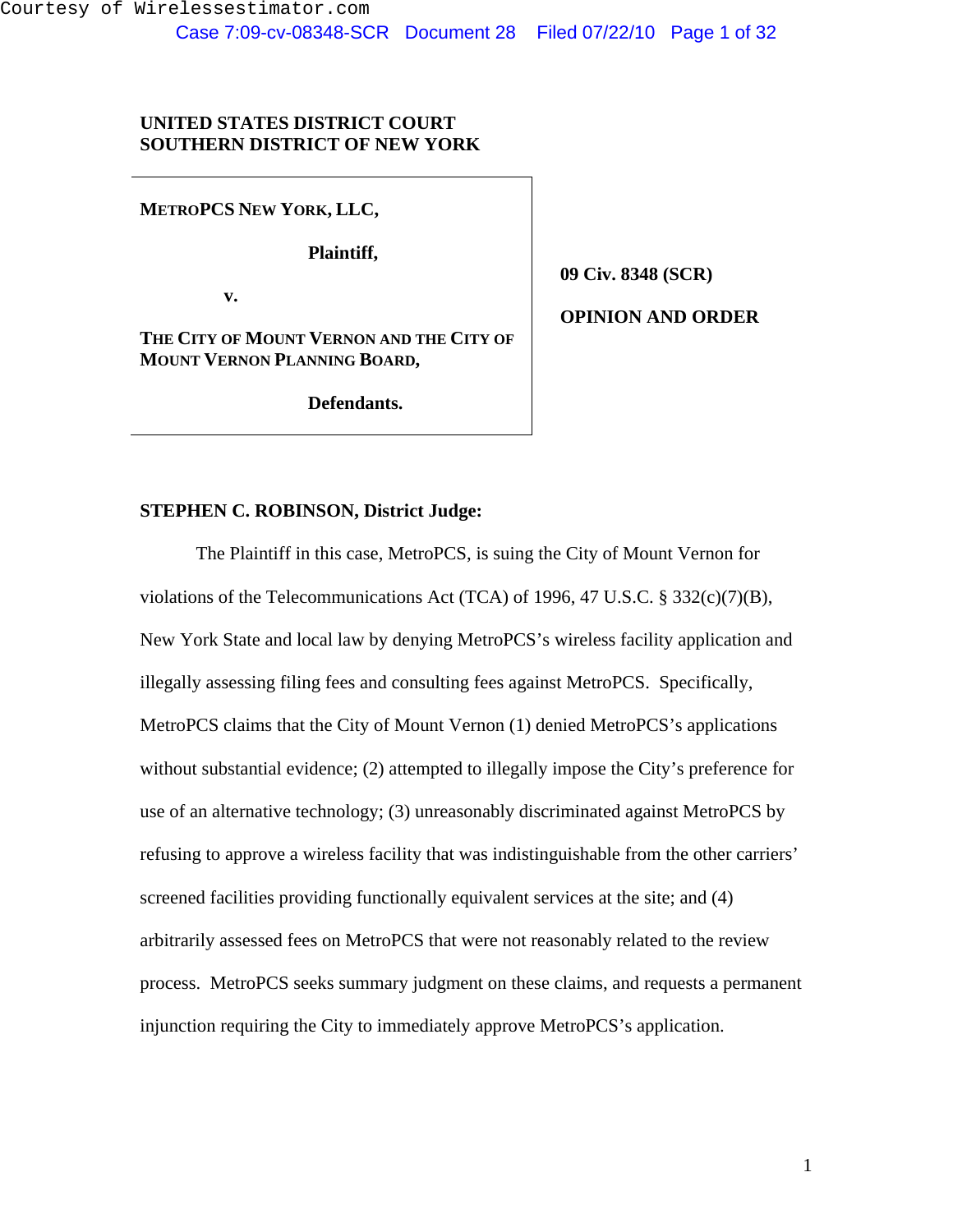The City of Mount Vernon counters that MetroPCS's application was incomplete and full of contradictory data that showed that the gap in coverage was not primarily in Mount Vernon but in the neighboring municipality of Pelham. The City also argues that MetroPCS failed to consider the less obtrusive alternative of expanding coverage using its already existing distributed antenna system (DAS).

From reviewing the record that was available to the City of Mount Vernon's Planning Board, the Court finds that the City's denial was not based on substantial evidence—until the City's opposition memo, there was no mention of why the site chosen by MetroPCS was too obtrusive, unsafe, or otherwise counter to the City's objectives in regulating wireless facility siting. The City improperly insisted that MetroPCS use the DAS system, delayed the application for an unreasonable period of time, and thus discriminated against MetroPCS in violation of the TCA. The Court grants an injunction requiring the City of Mount Vernon to approve MetroPCS's application and all concomitant permits to enable MetroPCS to erect the proposed stealth antenna. The Court finds that  $\S 267-28(J)(17)(a)$  and  $\S 267-28(J)(12)$  of the City's Zoning Code are illegal as they relate to fees to apply for the collocation of a wireless telecommunications facility, and the City unreasonably assessed fees under those provisions that it must now return to MetroPCS.

### **I. FACTUAL BACKGROUND**

The facts are taken from the Plaintiff's Rule 56.1 statements, since the Court finds that there are no material facts in dispute. MetroPCS is a telecommunications carrier licensed by the Federal Communications Commission (FCC) to construct and operate a network of wireless telecommunications facilities. On June 19, 2008, MetroPCS applied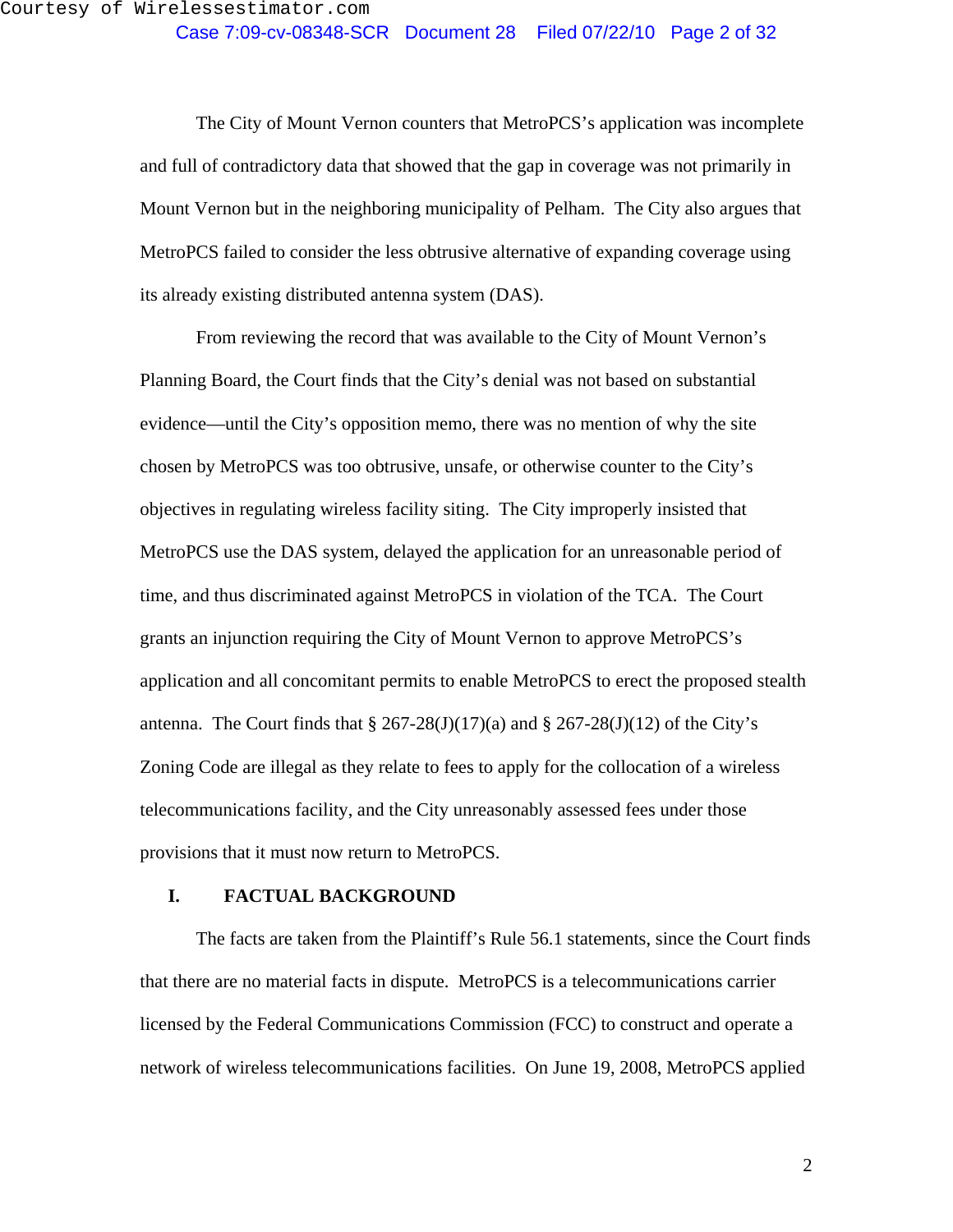to the City of Mount Vernon Planning Board for a Special Use Permit that would allow MetroPCS to install a stealth six panel antenna on the rooftop of a building at 590 East 3<sup>rd</sup> Street in Mount Vernon, New York, pursuant to Section 267-28(J) of the Zoning Code of the City of Mount Vernon. Declaration of Andrew Schriever ("Plt's Decl."), Ex. 3. The site is located on a building that had already been approved by the Planning Board to house the same type of wireless facilities for three other competing wireless carriers who provide functionally equivalent services: Nextel, T-Mobile, and AT&T. *See* Plt's Decl., Ex. 2 at Ex. L (Planning Board resolutions approving those applications).

MetroPCS chose the site in part because it qualified as the highest priority site in the community pursuant to the City's Zoning Code, Section  $267-28(J)(5)(A)(1)$ . Plt's Decl., Ex. 3. MetroPCS also modeled its proposed stealth rooftop wireless facility on the facilities that had already been approved for the three other carriers. At the City's request, MetroPCS submitted its \$6,000 zoning application fee and a \$8,500 check to establish an escrow account for the payment of the fees incurred by the City's consultant, Center for Municipal Solutions (CMS). Plt's Decl., Ex. 7-8.

MetroPCS submitted its application on June 19, 2008. *See* Plt's Decl., Ex. 2. It included with its application various exhibits and reports as required by the City's Zoning Code, including a report by one of MetroPCS's radio frequency (RF) engineers who stated the MetroPCS's existing wireless network was not adequate to properly serve its customers who live in and travel through the City of Mount Vernon. Plt's Decl., Ex. 2 at Ex. C. As stated in the application cover letter, MetroPCS informed the Planning Board of the following: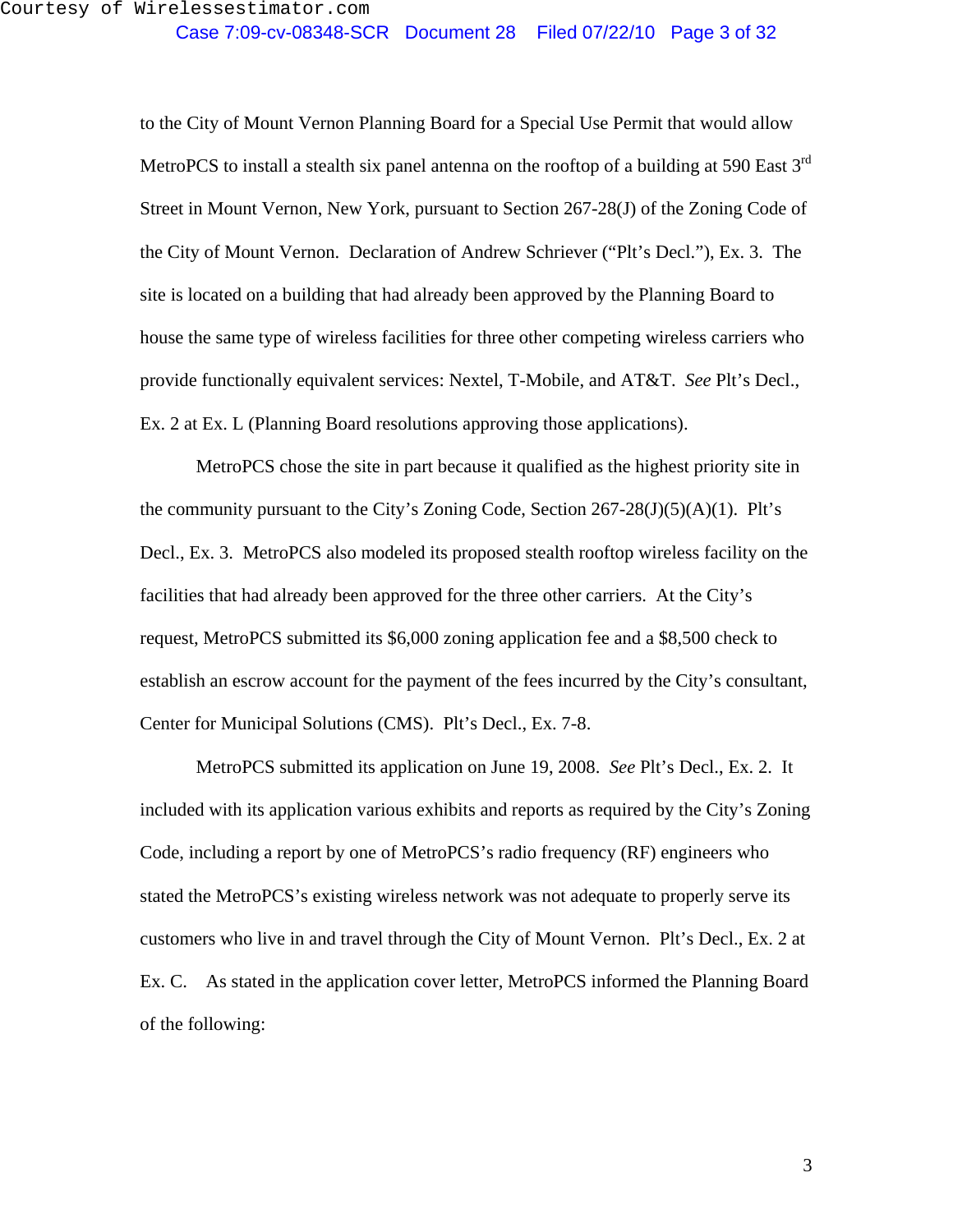- The height of the proposed antennas would not exceed the height of the existing rooftop structures;
- As based on the drawings and photosimulations, the proposed facility would be unobtrusive;
- There would be no environmental impact on the surrounding areas;
- The cumulative radio frequency emissions with the addition of MetroPCS's facility would not exceed any federal or state regulation limits;
- The facility would fill a critical gap in service that currently exists along the Hutchinson River Parkway, East 3<sup>rd</sup> Avenue, and Columbus Avenue.

In a letter dated July 15, 2008, Mr. Comi, the principal of CMS, told MetroPCS that the application was incomplete and the RF coverage plots did not demonstrate MetroPCS's need for the proposed site. *See* Plt's Decl., Ex. 9. Specifically, MetroPCS's RF coverage plots did not explain how its distributed antenna system (DAS) did not provide reliable coverage. Because the map did not contain any boundaries for the City, it was impossible to tell whether MetroPCS complied with Section 267-28(J)(4)(d)(1), which provides that proposed service must be "primarily and essentially within the City with service to adjacent municipalities to not exceed 40% of the total area to be covered by the proposed facility." It was also not clear whether DAS left a gap that the proposed site would fill, or whether the two systems would overlap significantly.

Other major deficiencies in the application included: failure to give an analysis of any alternative sites; failure to verify that the proposed facility complied full with New York State structural standards; failure to perform cumulative RF emissions calculations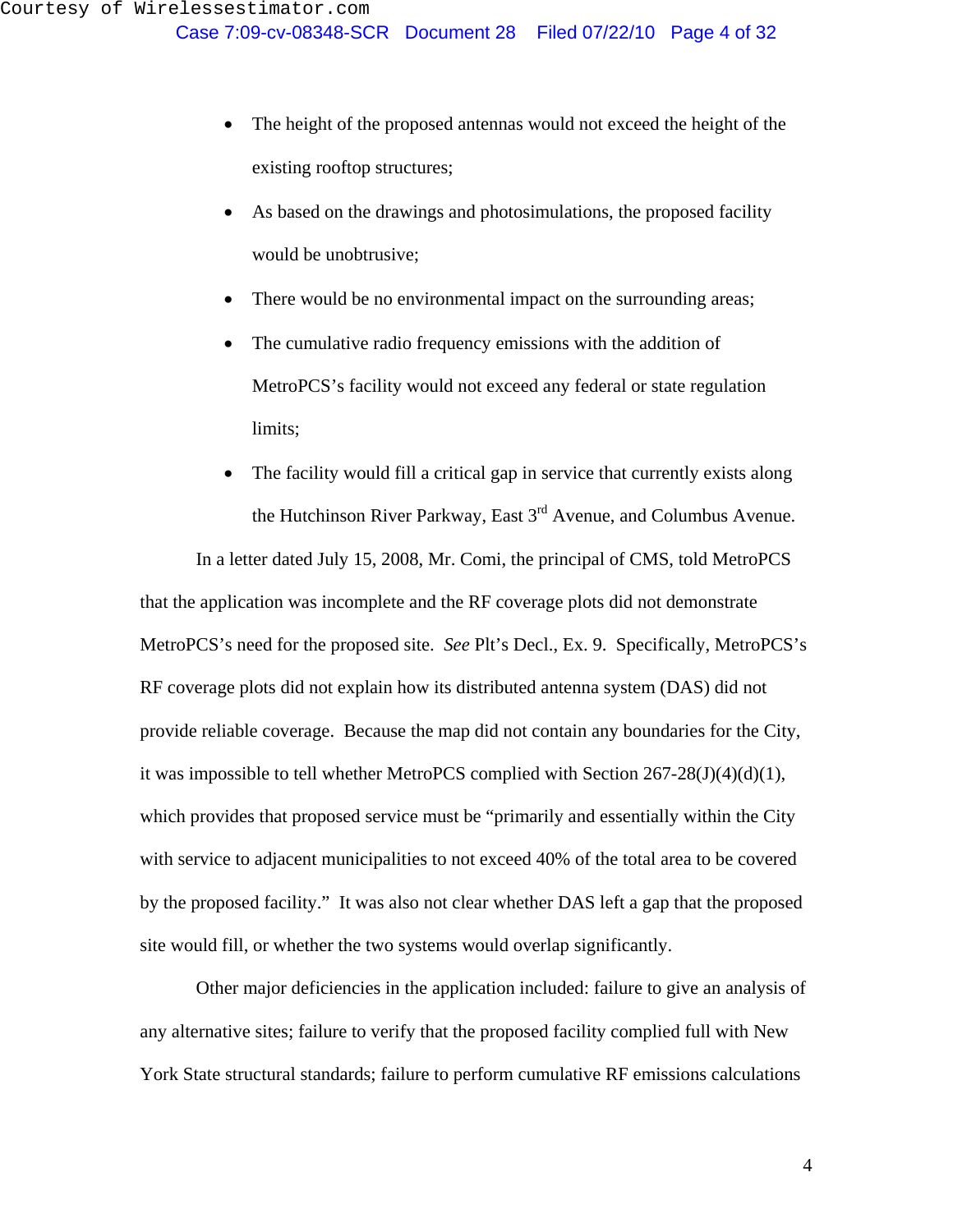showing all service providers at the site; and failure to include key information on the RF propagation plot such as signal strength, City boundaries, or map scale. Mr. Comi attached CMS's propagation study form and requirements, and recommended that MetroPCS redo their propagation maps according to the form.

On September 23, 2008, MetroPCS submitted supplemental material to the Planning Board. Plt's Decl., Ex. 13. The new materials included a new RF propagation plot that showed the boundary between the City of Mount Vernon and Pelham municipality, the frequency of propagation (-84 dBm), and the proposed DAS coverage. MetroPCS specified that 60% of the service to be provided by the proposed facility will be within the City limits. MetroPCS also included a revised antenna site FCC RF compliance assessment, which conclusively showed that the cumulative RF emissions would not exceed federal or state regulations; a structural letter certifying that the installation complied with the strictest New York State regulations; and the submission to the New York State Office of Parks, Recreation and Historic Preservation.

Mr. Comi, writing on behalf of the Planning Board, responded on October 24, 2008 that MetroPCS had not addressed the material issues detailed in the initial review letter and requested more information. Plt's Decl., Ex. 14. He again requested the propagation data sheet enclosed with the first review letter. Mr. Comi also wanted a separate map of the DAS coverage and an explanation for why the proposed facility was necessary given the extensiveness of MetroPCS's currently constructed DAS. He noted that while MetroPCS claimed that 60% of the new service would fall within City limits, it was still not clear from the map provided and even more troubling was that the second set of maps showed a dramatic change in the proposed coverage without explanation.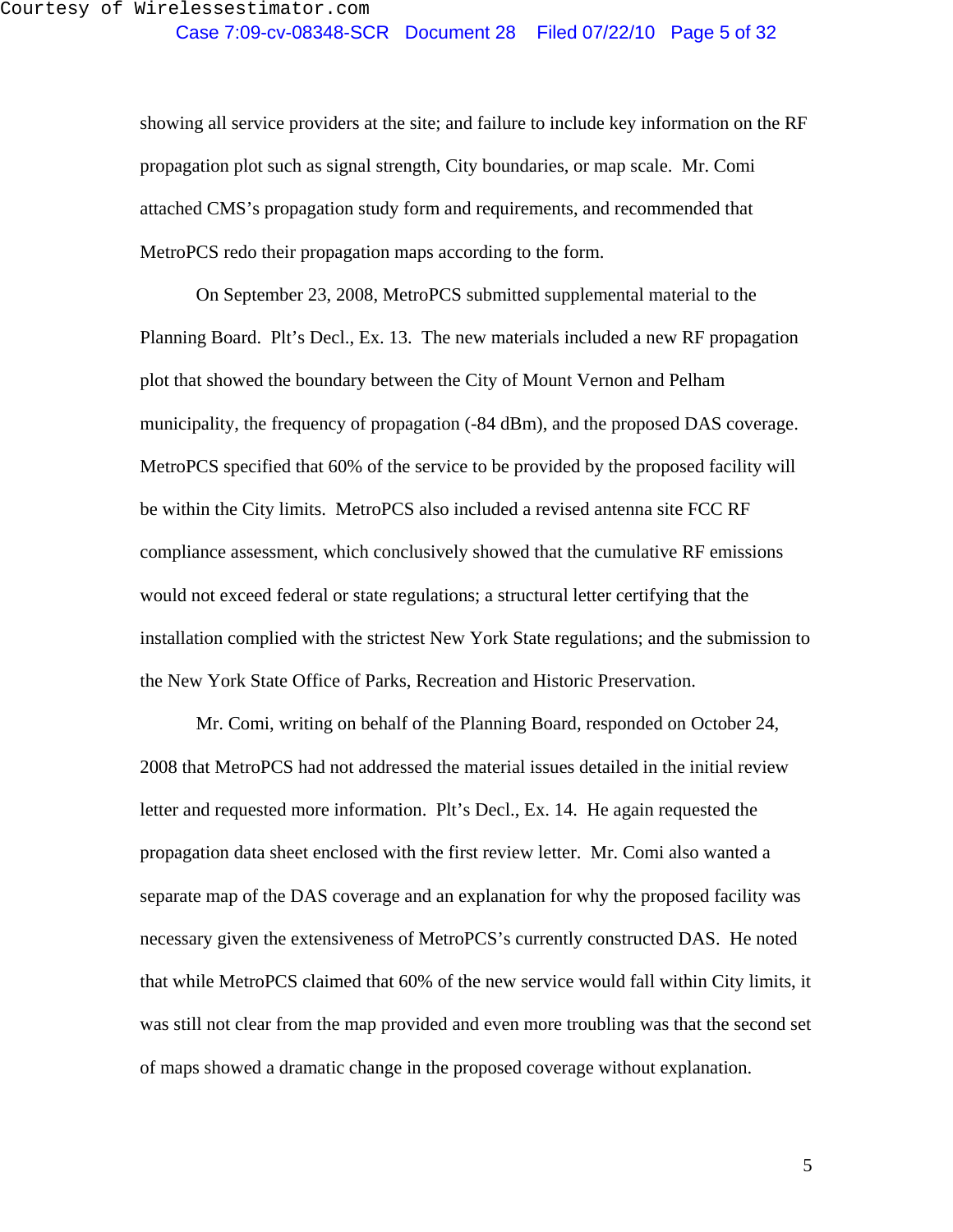MetroPCS's RF engineer, Gregory Sharpe replied to Comi's concerns via email on October 29, 2008. Plt's Decl., Ex. 15. First, he explained that CMS had the RF drivetest data for the DAS provided by ExteNet Systems (the company constructing the DAS for MetroPCS's use), and that this information clearly identified the need for the rooftop facility proposed in the application. Second, Sharpe explained that the newest maps showed -84 dBm as the design criteria and so CMS's detailed propagation data form was unnecessary. Third, he clarified that DAS was not completely constructed at since power was not at each node. Lastly, Sharpe reiterated that the current plot showing -84 dBm design criteria clearly showed that over 60% of the coverage would be in Mount Vernon, and had been verified mathematically based on the per square mile coverage within the City's boundaries. Any changes between the first set of propagation plots and the current set were due to updating the frequency to meet the design criteria of the DAS. An attachment to the email showed the DAS nodes and the gap that the proposed facility would fill.

A follow up email from Sharpe dated on December 12, 2008 reflects that CMS continued to insist that MetroPCS had not provided enough information in a conference call with MetroPCS. Plt's Decl., Ex. 17. Sharpe reiterated that the coverage plots from the June 19, 2008 submission were initially propagated at -88 dBm whereas the September 23, 2008 submission reflected a -84 dBm level to be consistent with the DAS network, which explained the change in proposed coverage. He also provided the actual breakdown in coverage, showing that the total coverage was 0.2622 square miles, with 0.16829 square miles falling with Mount Vernon, equal to 64.1838%. And, 0.09391 square miles would fall within Pelham, equal to 35.8162%. Sharpe argued that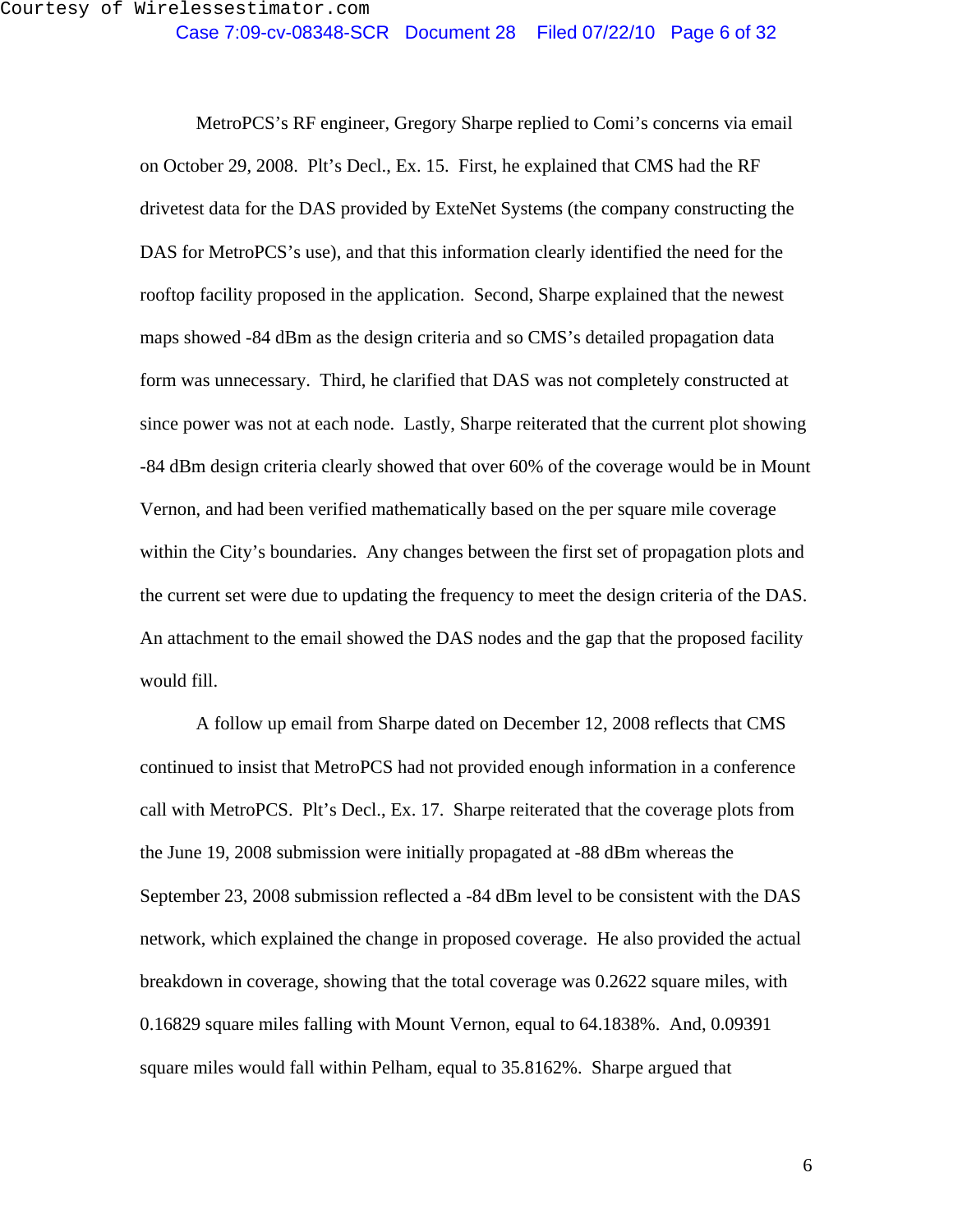MetroPCS was not proposing expansion of the ExteNet DAS network because it would not meet the coverage objective, defined as roads, homes, and businesses in Mount Vernon and parts of Pelham along the Hutchinson River Parkway. Plt's Decl., Ex. 17.

Because MetroPCS indicated that it would not submit anything further, CMS prepared its final report to the Planning Board recommending that the application be denied. Plt's Decl., Ex. 16. CMS's primary reason for its recommendation was that "the applicant has not explained why additional nodes cannot be added to the DAS network as an alternative, less intrusive means for deployment of service within the Mount Vernon coverage area, rather than the proposed rooftop facility." Plt's Decl., Ex. 18 at 2. The report also stated that "[t]he propagation studies provided show considerable overlap with the DAS coverage and [CMS] feel[s] that expanding the DAS network is a less obtrusive means to serve the coverage objectives, rather than the proposed facility within the City of Mount Vernon." *Id.* There was no other reason provided for denying the application.

In January 2009, MetroPCS attempted one last time to satisfy the requests for information from CMS. Plt's Decl., Ex. 19. It requested that CMS give a detailed list of what information remained outstanding. On January 12, 2009, Comi wrote a letter requesting information related to the possibility of using the DAS network to eliminate the coverage gap. MetroPCS responded on February 17, 2009 rejecting the legal or factual basis for Comi's demands and insisting that its application was procedurally complete. MetroPCS asserted that Mr. Comi was improperly trying to dictate the type of technology that MetroPCS used to provide service to the City. As in its other correspondence, MetroPCS reiterated its warning that the City's delay in scheduling a public hearing on the application was a violation of the TCA. However, MetroPCS did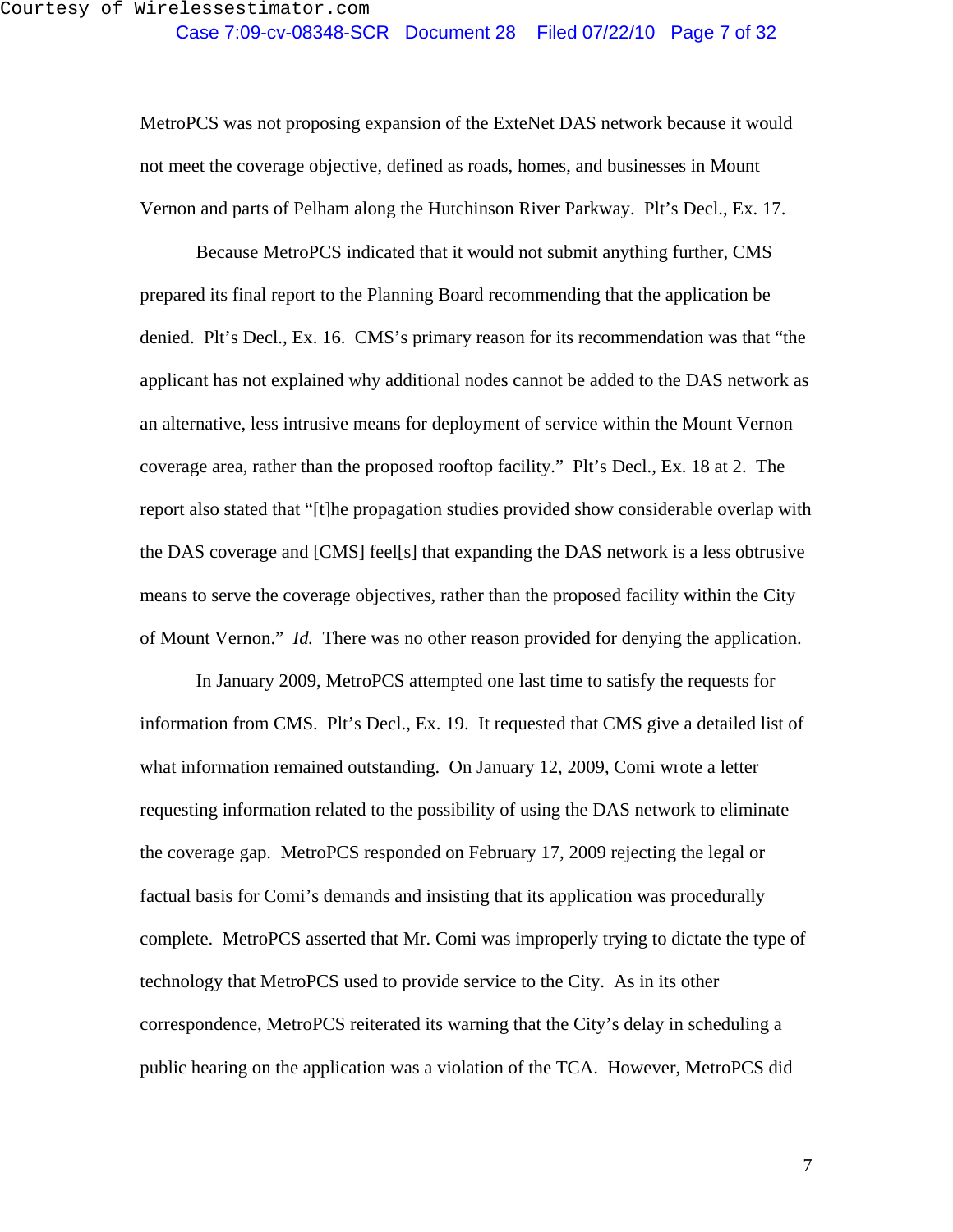submit CMS's propagation data form, new maps showing coverage at -84 dBm, -85 dBm, and -95 dBm, and the drivetest data for the DAS network that showed more clearly the coverage gap. Plt's Decl., Ex. 21.

Mr. Comi replied on March 2, 2009 that the application was still considered incomplete and there were remaining inconsistencies in the data showing the need for the proposed facility. For example, the maps showing -95 dBm coverage were virtually the same as the initial propagation maps submitted in June 2008 that purportedly were propagated at -88 dBm. Logically, -95 dBm frequency should show greater coverage than -88 dBm. CMS's implication was that MetroPCS used misleading propagation plots to meet the 60% coverage requirement and minimize the appearance of coverage falling outside of the City. Comi repeated again that the "obvious stated intent of the Mount Vernon Planning Board [is] that the preferred method of deployment for wireless telecommunications facilities within the City is via the existing DAS network." Plt's Decl., Ex. 22 at 2. Without information on the feasibility of expanding the DAS network, CMS would not consider MetroPCS's application complete.

Between March and May 2009, MetroPCS and Comi exchanged letters and engaged in conference calls to discuss the issue of whether a feasibility study of expanding the DAS network should be required as part of the application, or even if it was legal for the Planning Board to insist on an alternative technology given the decision in *New York SMSA Ltd. Partnership v. Town of Clarkstown*, 603 F.Supp.2d 715 (S.D.N.Y. 2009); Plt's Decl., Ex. 23-26. In that case, the court held that legislation codifying a preference for alternate technologies over other FCC authorized technologies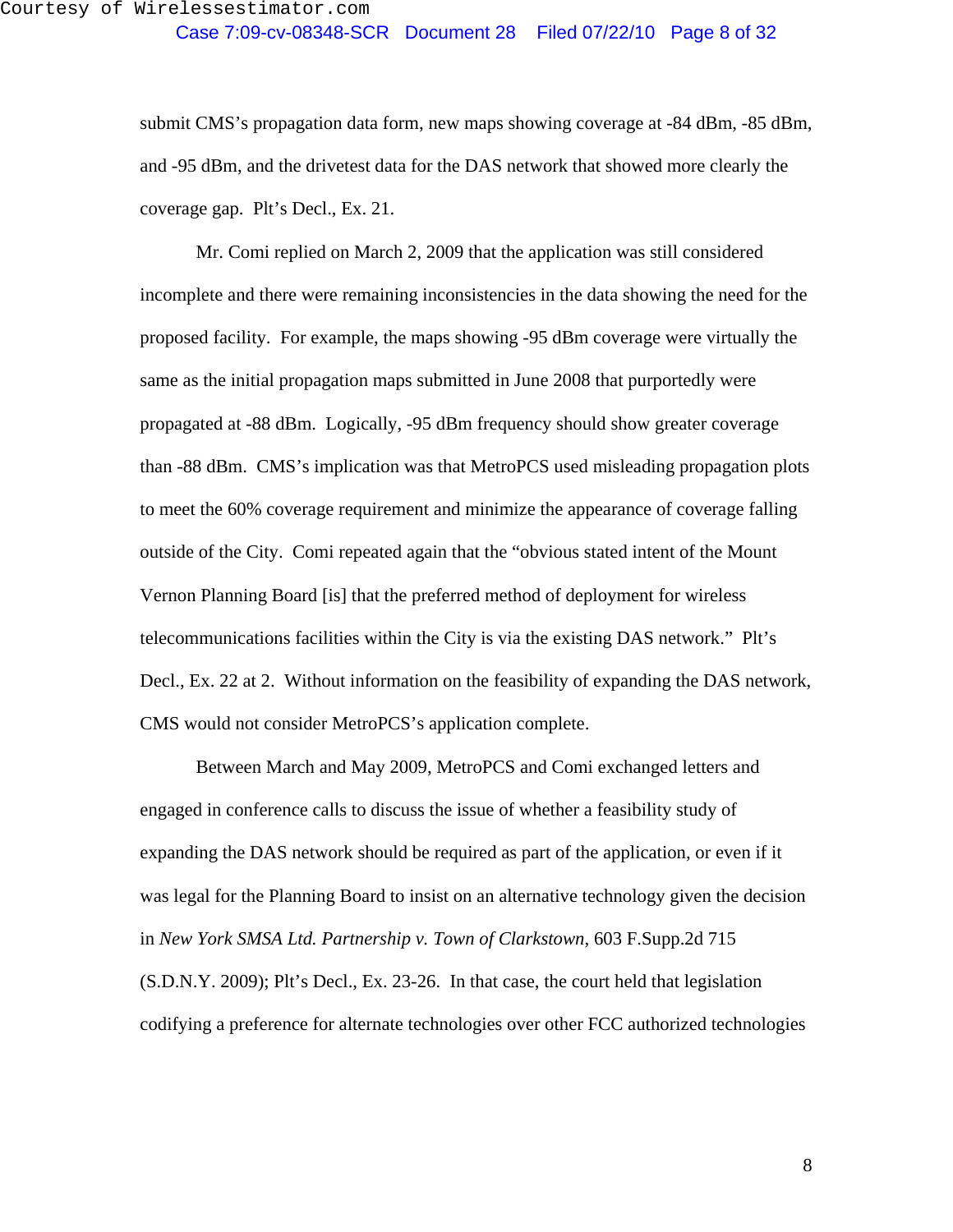was preempted because federal law occupies the field when it comes to technical and operational aspects of wireless service. 603 F.Supp.2d 715, 725 (citation omitted).

Finally, on June 1, 2009, Comi submitted the final report regarding MetroPCS's application and asked that the matter be placed on the next Planning Board agenda. Plt's Decl., Ex. 27. Comi informed that Planning Board that MetroPCS "continues to refuse our requests for what we believe to be material information that is necessary to prove the need for this site." Plt's Decl., Ex. 27. Comi cited the same issue as the primary reason for recommending the Planning Board deny the application—the lack of information on the feasibility of using the DAS network as an alternative, less intrusive means for deployment of service within the City of Mount Vernon. *Id.* Additionally, Comi claimed that the proposed coverage maps showed that coverage outside the City would be greater than 40% and revised maps were not fully explained, leaving doubt over the accuracy of the information in MetroPCS's application.

The Mount Vernon Planning Board met on September 2, 2009 and decided to deny MetroPCS's application. The Final Resolution, which was filed on September 16, 2009, stated the following reasons for denying the application: there was "conflicting and missing application material" and "applicant refused to provide the requested information and states there will be no additional material forthcoming." Plt's Decl., Ex. 5 at 5. Specifically, the Resolution repeated Comi's concerns that MetroPCS had not provided proof of the need for the site by submitting data showing coverage could not be achieved by expanding the existing DAS network. *Id.* at 6. The Resolution also claimed that the applicant was asked to look at other buildings where there were fewer wireless facilities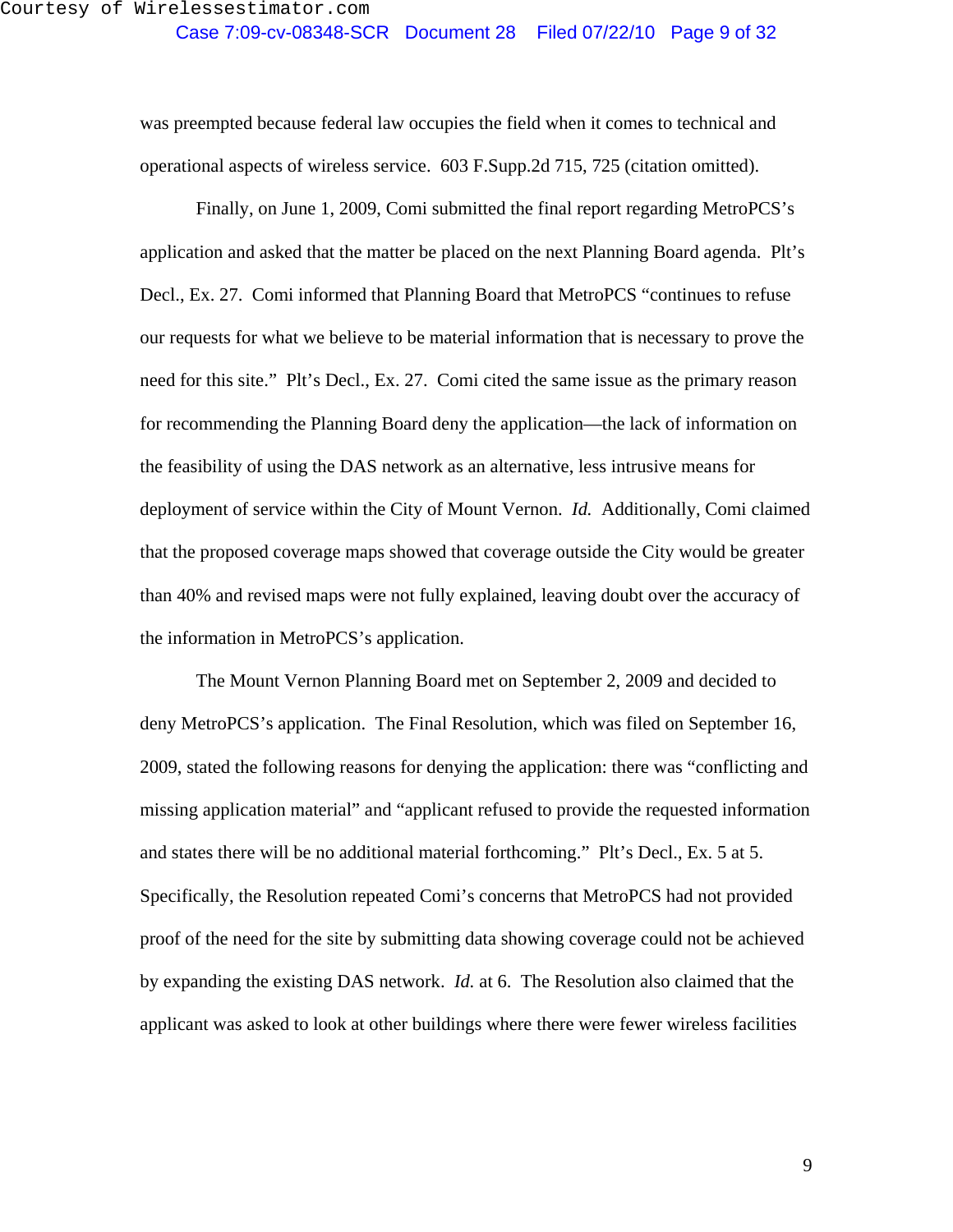in existence as alternative site candidates but MetroPCS refused to provide this information. *Id.*

The City also requested an additional \$5,000 to replenish the escrow account because the billing from Comi's firm through July 2009 totaled \$16,842.70. It noted that MetroPCS would also be responsible for fees from from July 2009 going forward which had not yet been invoiced.

### **II. SUMMARY JUDGMENT LEGAL STANDARD**

Under Fed. R. Civ. P. 56(c), summary judgment is warranted if "the pleadings, depositions, answers to interrogatories, and admissions on file, together with the affidavits, if any, show that there is no genuine issue as to any material fact and that the moving party is entitled to a judgment as a matter of law." A fact is "material" when it "might affect the outcome of the suit under the governing law." *Anderson v. Liberty Lobby, Inc.*, 477 U.S. 242, 248 (1986). An issue of fact is "genuine" if "the evidence is such that a reasonable jury could return a verdict for the non-moving party." *Id.* The burden of demonstrating that no material fact exists lies with the party seeking summary judgment. *See, e.g.*, *Adickes v. S.H. Kress & Co.*, 398 U.S. 144, 157 (1970).

A court considering a motion for summary judgment must construe the evidence in the light most favorable to the non-moving party, drawing all inferences in that party's favor. *See Niagara Mohawk Power Corp. v. Jones Chem., Inc.*, 315 F.3d 171, 175 (2d Cir. 2003). Rather than asking if "the evidence unmistakably favors one side or the other," a court must ask whether "a fair-minded jury could return a verdict for the plaintiff on the evidence presented." *Anderson*, 477 U.S. at 252. If so, the court may not grant a defendant's motion for summary judgment. Assessing the credibility of witnesses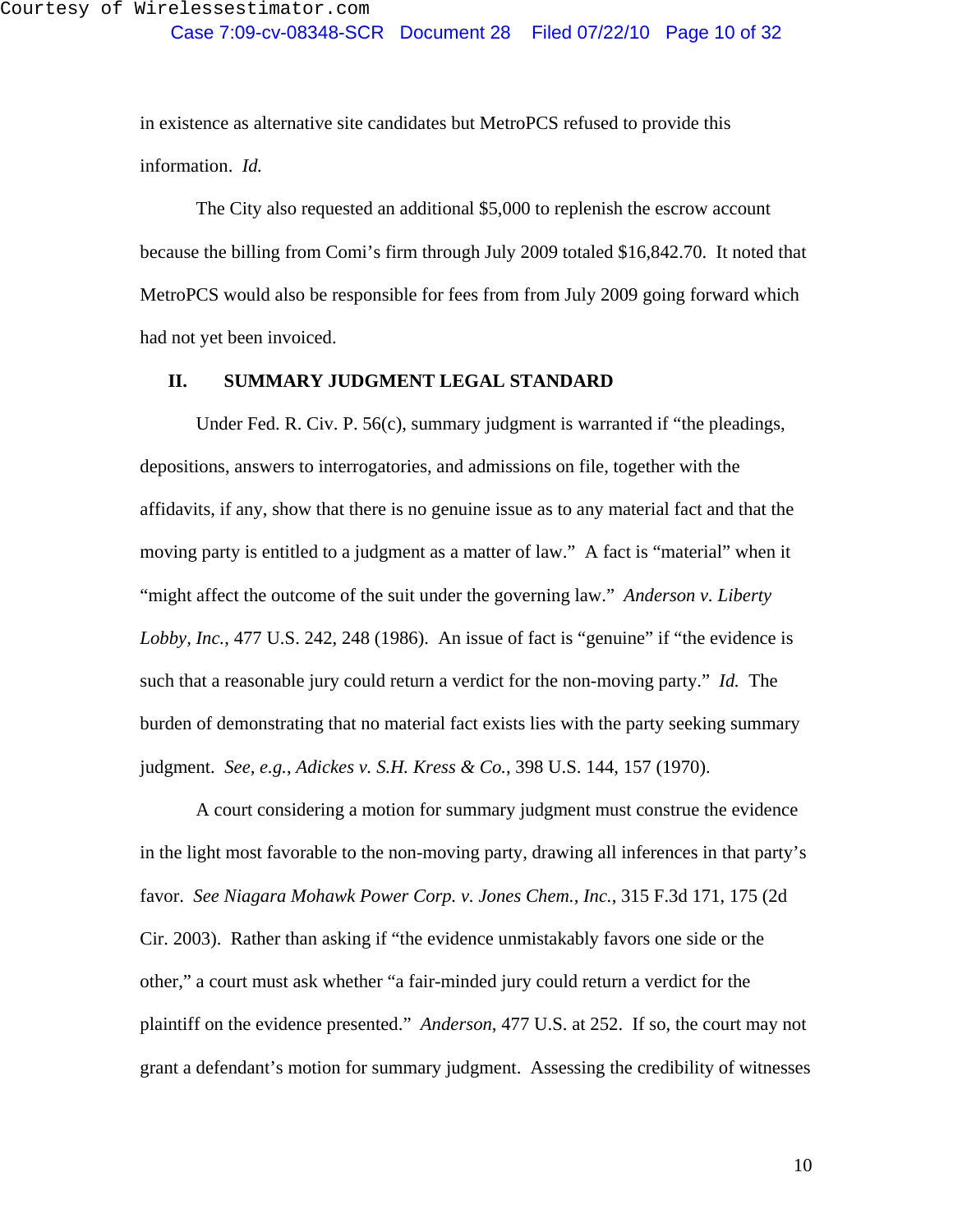and choosing between conflicting versions of events are roles for the fact finder, not for the court on summary judgment. *See Rule v. Brine, Inc.*, 85 F.3d 1002, 1011 (2d Cir. 1996).

The non-moving party must present sufficient evidence such that a jury could reasonably find in its favor – "the mere existence of a scintilla of evidence in support of the plaintiff's position" is not enough. *Anderson*, 477 U.S. at 252. "The non-moving party may not rely on mere conclusory allegations or speculation, but instead must offer some hard evidence showing that its version of the events is not wholly fanciful." *D'Amico v. City of New York*, 132 F.3d 145, 149 (2d Cir. 1998).

### **III. TELECOMMUNICATIONS ACT OF 1996**

The Telecommunications Act (TCA) is an omnibus act to reform federal regulation of communication companies to promote greater competition amongst providers and improve consumer access to services. Telecommunications Act of 1996, Pub. L. 104-104, 110 Stat. 56 (Feb. 8, 1996) (codified 47 U.S.C. 151 et seq.); s*ee also Cellular Telephone Co. v. Town of Oyster Bay*, 166 F.3d 490, 492-93 (2d Cir. 1999). According to the Congressional Conference Committee, the TCA was intended "to provide for a pro-competitive, de-regulatory national policy framework to accelerate rapidly private sector deployment of advanced telecommunications and information technologies . . . ." *See Town of Oyster Bay*, 166 F.3d at 492-93 (2d Cir. 1999) (quoting H.R. Conf. Rep. No. 104-458, at 206 (1996), *reprinted in* 1996 U.S.C.C.A.N. 124, 124).

One way Congress wanted to encourage the rapid expansive of telecommunication services was to reduce the impediments imposed by local governments on the installation of facilities for wireless service. *See City of Rancho*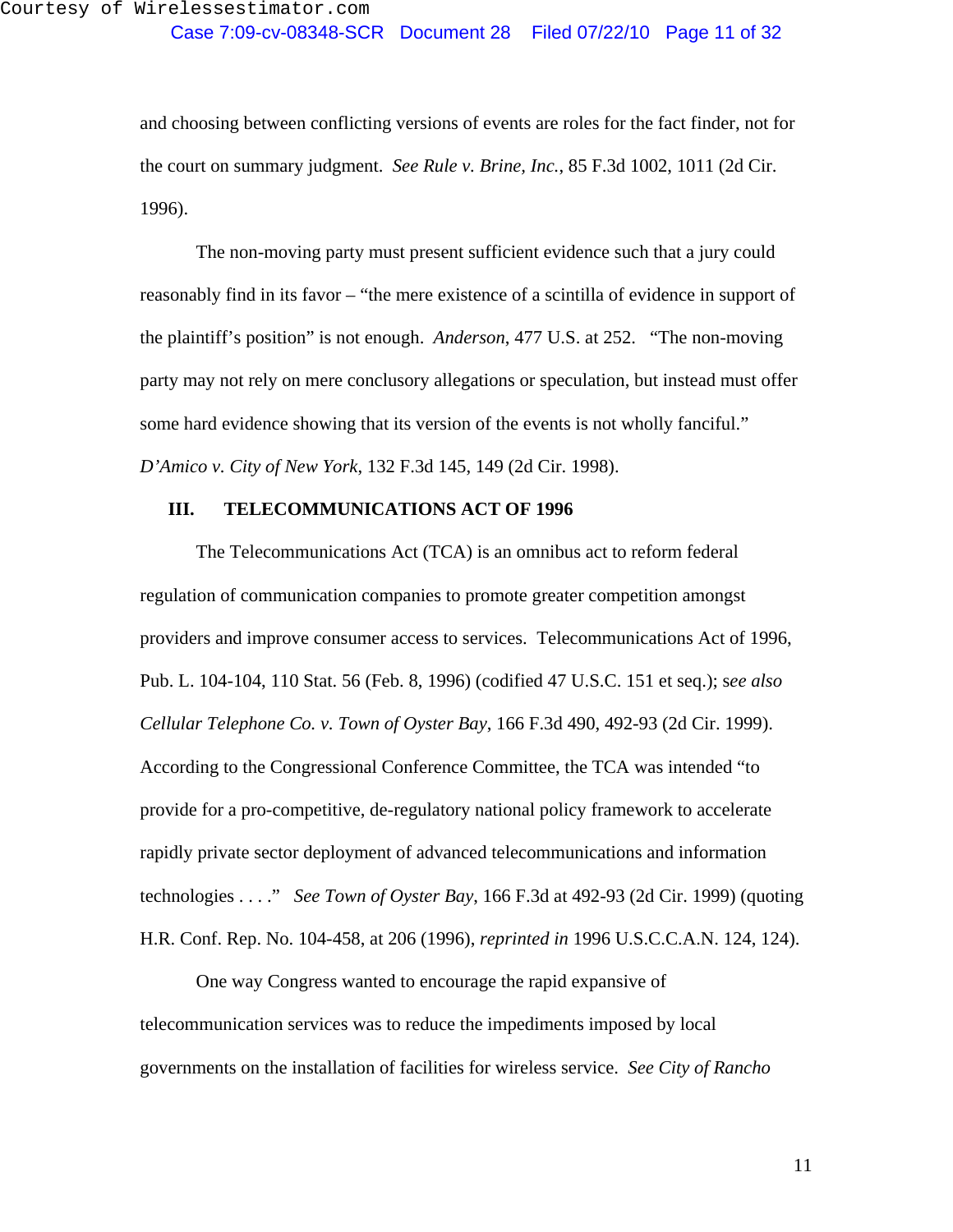*Palos Verdes v. Abrams*, 544 U.S. 113, 115 (2005). Therefore, Congress added §  $332(c)(7)$  to impose some limits on state and local government authority to regulate the location, construction, and modification of such facilities. *Id.* To enforce these limitations, Congress created a right of action for "[a]ny person adversely affected by any final action or failure to act by a State or local government or any instrumentality thereof that is inconsistent" with the limitations set out in § 332(c)(7)(B)(i)-(iv). 47 U.S.C. §  $332(c)(7)(B)(v)$ .

Under the TCA, state and local regulation "(I) shall not unreasonably discriminate among providers of functionally equivalent services, and (II) shall not prohibit or have the effect of prohibiting the provision of personal wireless services." 47 U.S.C. §  $332(c)(7)(B)(i)$ . In addition, "[a]ny decision by a State or local government or instrumentality thereof to deny a request to place, construct, or modify personal wireless service facilities shall be in writing and *supported by substantial evidence* contained in a written record." 47 U.S.C.  $332(c)(7)(B)(iii)$  (emphasis added). In this, as in other contexts, "substantial evidence" is construed to mean less than a preponderance, but more than a scintilla of evidence. *See Town of Oyster Bay*, 166 F.3d at 494 (2d Cir. 1999). In other words, it means such relevant evidence as a reasonable mind might accept as adequate to support a conclusion. *Id.*

The Second Circuit has recognized that the TCA "strikes a balance between 'two competing aims—to facilitate nationally the growth of wireless telephone service and to maintain substantial local control over siting of towers.'" *Omnipoint Communications, Inc. v. City of White Plains*, 430 F.3d 529, 531 (2d Cir. 2005) (quoting *Town of Amherst, N.H. v. Omnipoint Communications, Inc.*, 173 F.3d 9, 13 (1st Cir. 1999)).Therefore,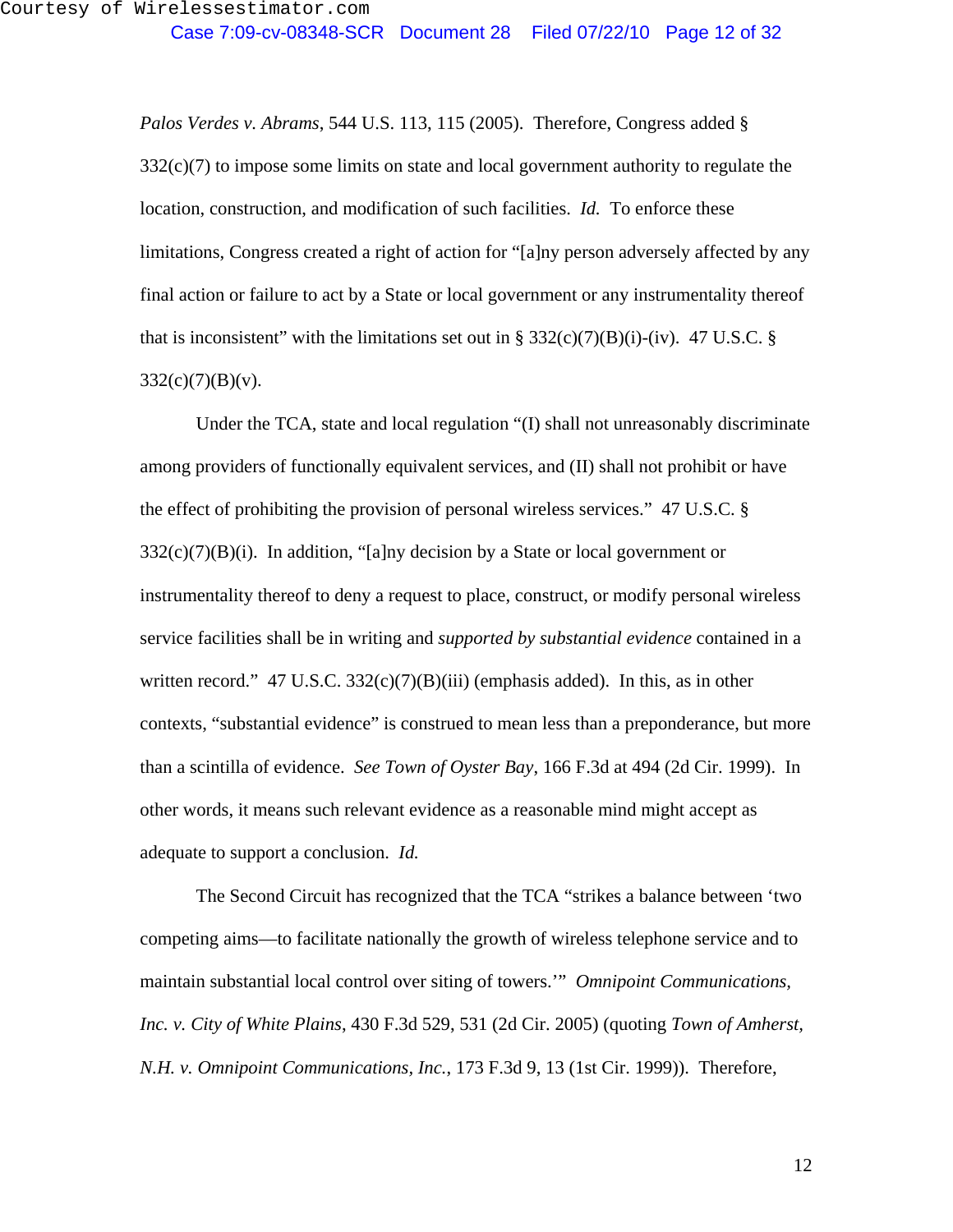while a "local government may not regulate personal wireless service facilities in such a way as to prohibit remote users from reaching 'facilities necessary to make and receive phone calls' . . . . a town may reject an application 'if the service gap can be closed by less intrusive means.'" *Nextel Partners, Inc. v. Town of Amherst*, 251 F.Supp.2d 1187, 1195-96 (W.D.N.Y. 2003) (quoting *Sprint Spectrum, L.P. v. Willoth*, 176 F.3d 630, 643 (2d Cir. 1999)).

### **IV. CITY OF MOUNT VERNON ZONING CODE**

The City of Mount Vernon's Zoning Code regulates the siting of wireless service facilities in line with its stated purpose and legislative intent:

The City of Mount Vernon finds that wireless telecommunications facilities may pose significant concerns to the health, safety, public welfare, character and environment of the City and its inhabitants. The City also recognizes that facilitating the development of wireless service technology can be an economic development asset to the City and of significant benefit to the City and its residents. In order to insure that the placement, construction or modification of wireless telecommunications facilities is consistent with the City's land use policies, the City is adopting a single, comprehensive, wireless telecommunications facilities application and permit process. The intent of this zoning regulation is to minimize the negative impact of wireless telecommunications facilities, establish a fair and efficient process for review and approval of applications, assure an integrated, comprehensive review of environmental impacts of such facilities, and protect the health, safety and welfare of the City of Mount Vernon as well as protect the scenic and aesthetic facets of the City . . . .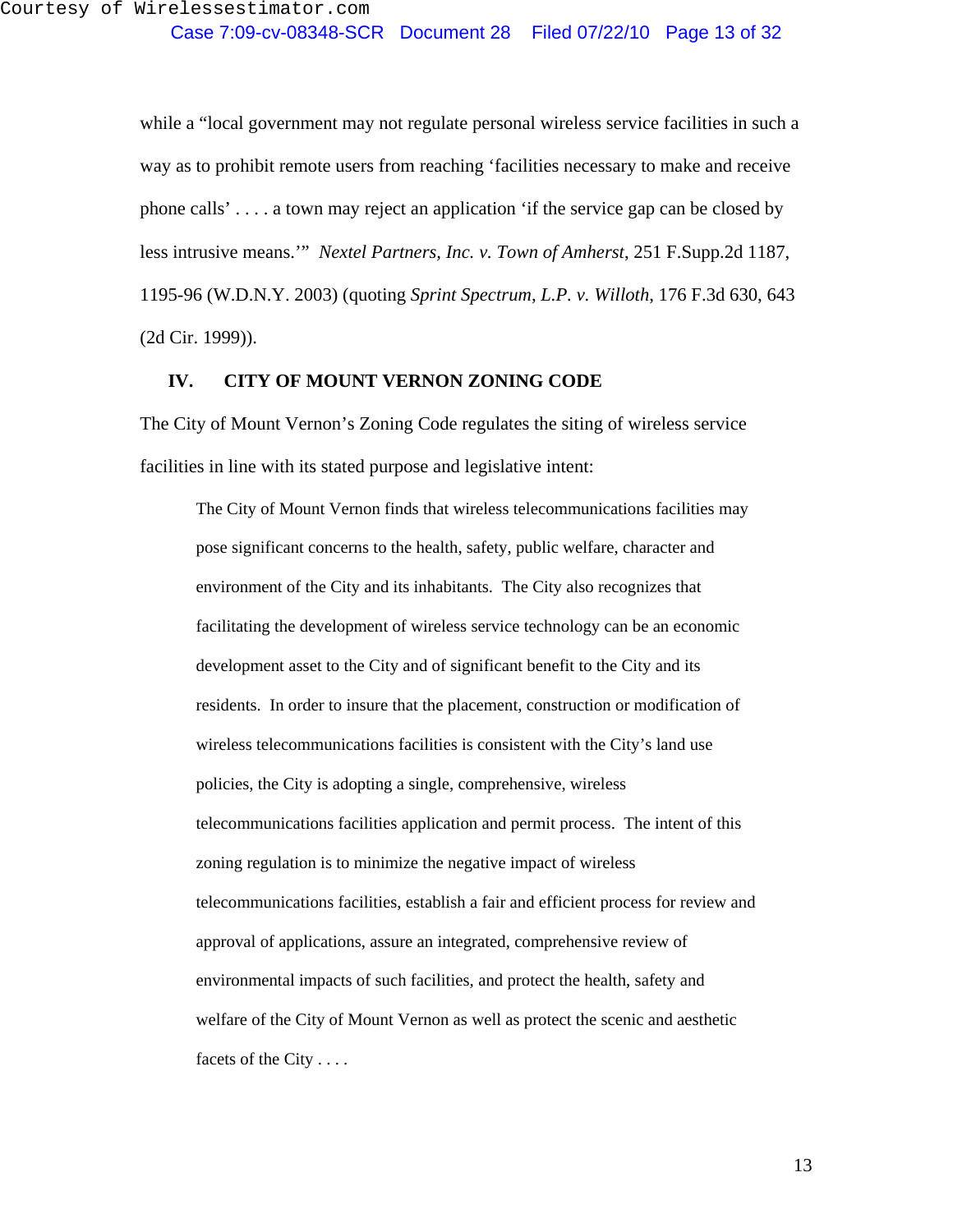Zoning Code  $\S 267-28(J)(1)$ . The City of Mount Vernon has designated the Mount Vernon Planning Board to handle applications for siting of wireless service facilities, and grants permission for the Planning Board to use consultants in the review process. Zoning Code § 267-28(J)(4)(a)(1); § 267-28(J)(12)(a).

 All applications for the installation of a new wireless facility must include documentation that "demonstrates the need for the . . . facility to provide service primarily and essentially within the City with service to adjacent municipalities to not exceed 40% of the total area to be covered by the proposed facility." Zoning Code § 267-  $28(J)(4)(d)(1)$ . The documentation shall include propagation studies and maps of the proposed site and all other planned, proposed, in service, or existing in the City and in contiguous municipalities. *Id.* If the applicant is addressing a capacity issue, the applicant must submit information on "usage and forecasted or present blockage; call volume, drive-test data results, including date of test." *Id.*

 Other information is required as part of the application, such as descriptions of the proposed facility's location, size, height, proximity to landmarks and residential structures, technical specifications, frequency of transmission, and anticipated radio frequency emissions. The applicant must certify that the proposed facility will meet various federal, state, and local regulations, such as the FCC's limits on cumulative emissions, regulations related to structural safety, and environmental standards. Lastly, there must be a comprehensive visual impact assessment. Zoning Code § 267-  $28(J)(4)(d)-(j).$ 

 The Zoning Code also regulates the location of wireless facilities by setting location priorities. If a proposed site is not the highest priority available, the application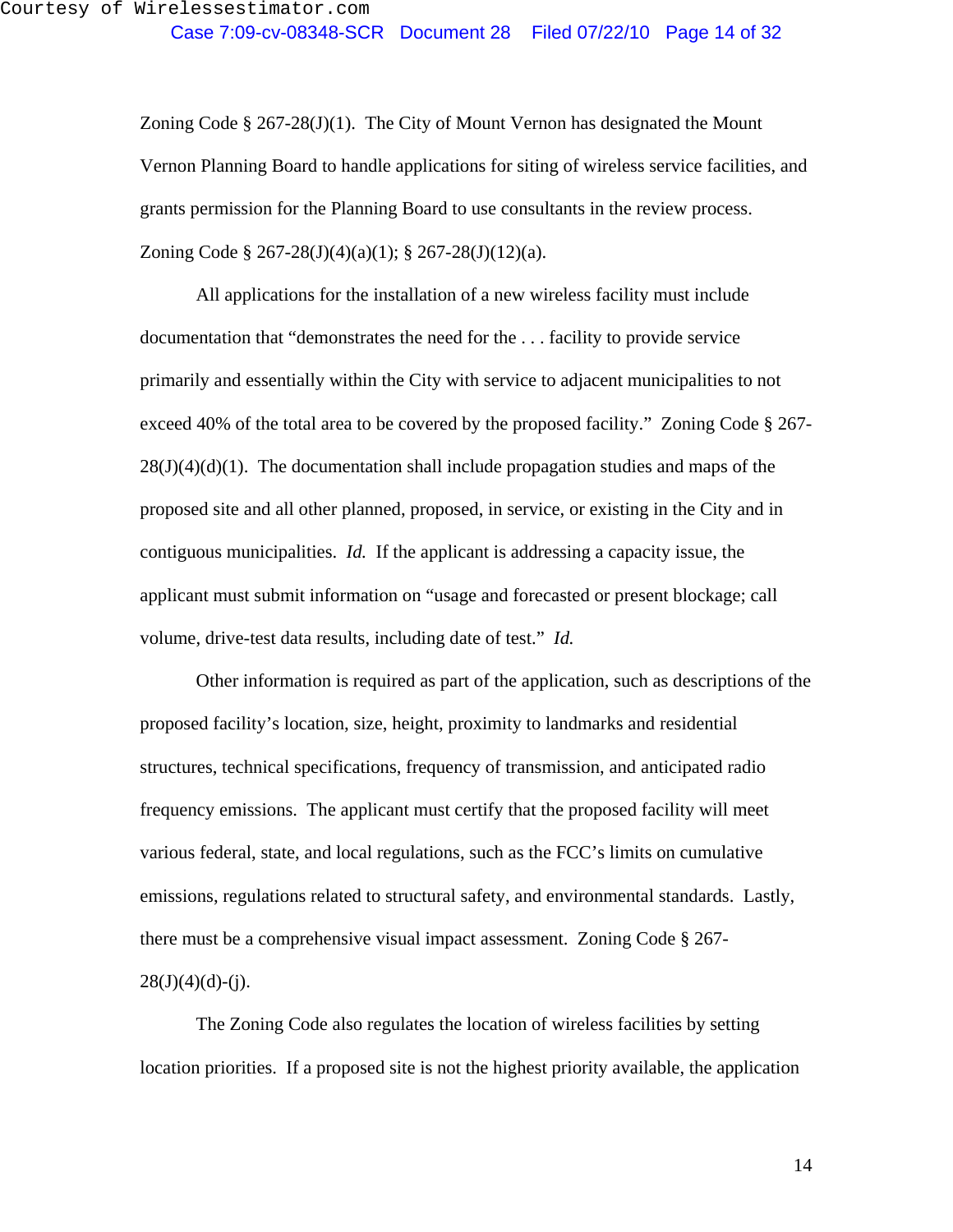must provide a detailed explanation as to why a site of higher priority was not selected. The highest priority location is "[o]n existing towers or other structures without increasing the height of the tower or structure." Zoning Code  $\S 267-28(J)(5)(a)(1)$ . The City anticipates that towers or wireless facility sitings should be able to accommodate at least five additional collocations since it requires applicants proposing to design a new tower to provide information on how the tower will accommodate "a least five additional antenna arrays equal to those of the applicant." Zoning Code  $\S 267-28(J)(4)(t)$ .

 The City reserves the right to deny an application, even if it is proposing a site in an area of the highest priority, for any of the following reasons:

- Conflict with safety and safety-related codes and requirements;
- Conflict with the historic nature or character of a neighborhood;
- The use or construction of a wireless facility which is contrary to an already stated purpose of a specific zoning or land use designation;
- The placement poses an unacceptable risk to residents, the public, City employees, or employees of the service provider;
- Conflict with a provision of the City's wireless regulations;

Almost every provision of the City's Zoning Code reinforces the City's preference for collocating wireless facilities—the filing fee for applying for a permit to collocate on an existing site is only \$6,000 rather than \$12,000, collocation sites are given the highest priority, and the Code specifically states that "[l]ocation on existing towers or other structures without increasing the height shall be preferred by the City, as opposed to the construction of a new tower." Zoning Code  $\S 267-28(J)(17)(a)$ ;  $\S 267-$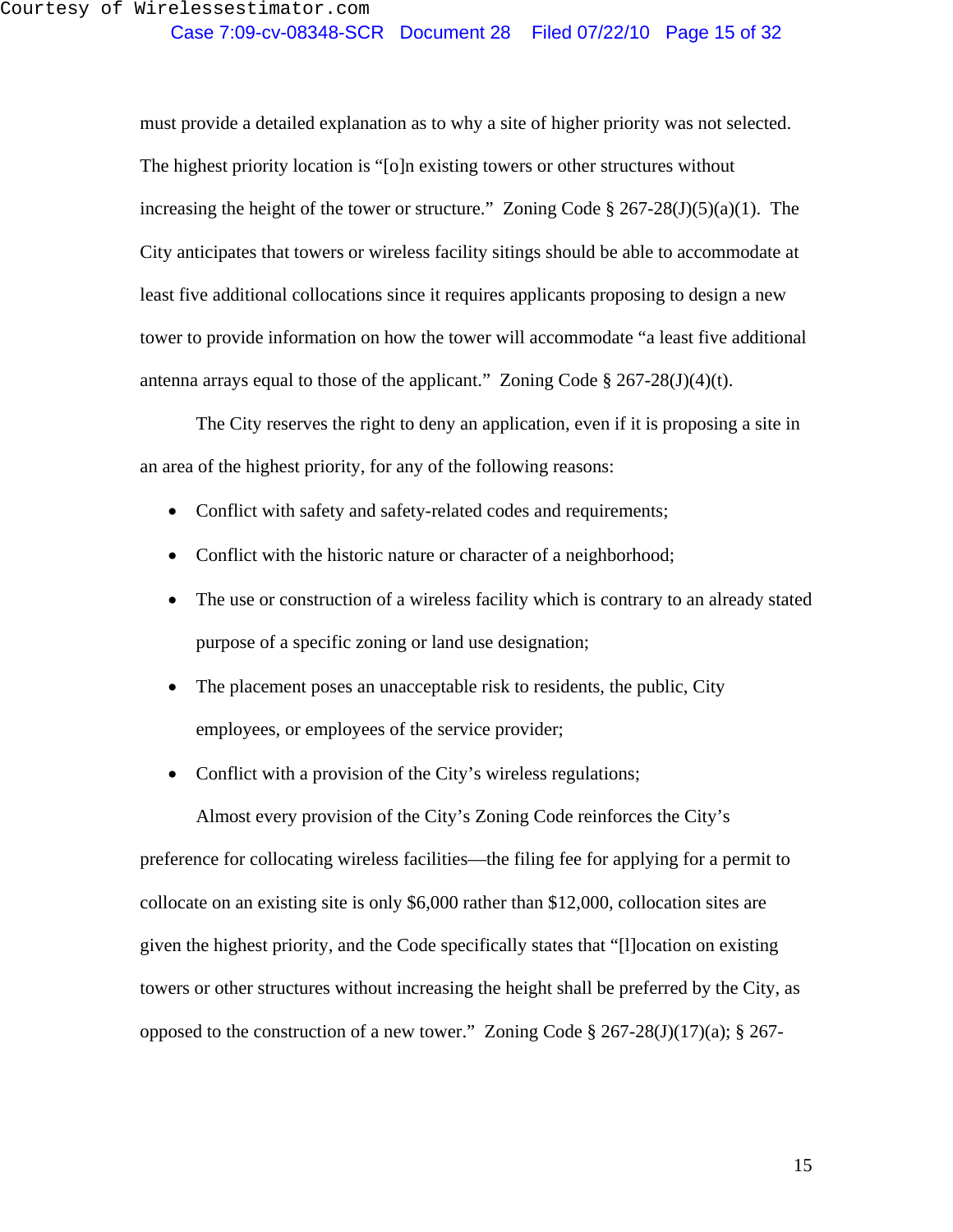Case 7:09-cv-08348-SCR Document 28 Filed 07/22/10 Page 16 of 32

 $28(J)(6)(a)$ . An applicant proposing a new tower faces a much higher burden to justify not using an existing tower. *Id.*

### **V. DISCUSSION**

MetroPCS has made a claim against the City of Mount Vernon and the Mount Vernon Planning Board for violations of the TCA by failing to base the denial of MetroPCS's application on substantial evidence and unreasonably discriminating against MetroPCS. 47 U.S.C. § 332(c)(7)(B)(i)(I), § 332(c)(7)(B)(iii).

### **a. The Planning Board is not a suable entity under New York law**

Pursuant to Fed. R. Civ. P. 17(b) an entity can only be sued in federal court if it would be suable under the laws of the state where it was created. *See Omnipoint Communications v. Town of LaGrange*, 658 F.Supp.2d 539, 552 (S.D.N.Y. 2009) (citation omitted). In this case, the Court applies New York law to determine who is a proper party in this action.

Plaintiff has sued both the City of Mount Vernon and the Planning Board. In New York, however, agencies of a municipality are not suable entities because they are "merely administrative arms of a municipality, [and] do not have a legal identity separate and apart from the municipality." *Hall v. City of White Plains,* 185 F.Supp.2d 293, 303 (S.D.N.Y. 2002); *see also LaGrange*, 658 F.Supp.2d at 552 (collecting cases). Therefore, the City of Mount Vernon is the only proper defendant in the action. The Planning Board is dismissed from the action.

# **b. The City of Mount Vernon failed to base its denial on substantial evidence**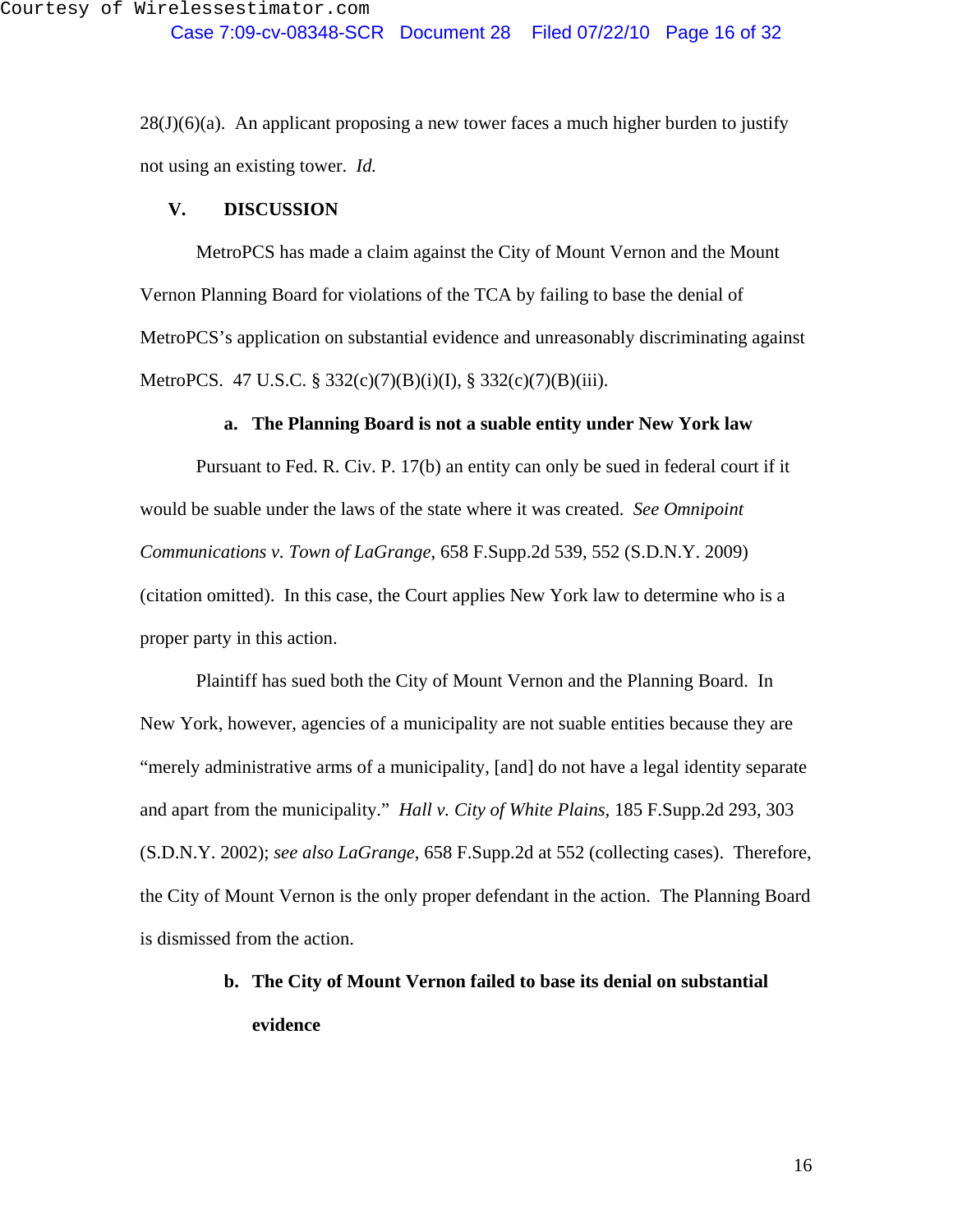The TCA provides that a denial of a request to install wireless facilities must be "in writing and supported by substantial evidence contained in a written record." 47 U.S.C. §  $332(c)(7)(B)(iii)$ . To determine if a denial is supported by substantial evidence, the Court must employ the traditional standard for judicial review of agency actions. *Town of Amherst*, 251 F.Supp.2d at 1196-97 (citing *Nextel Partners of Upstate N.Y. v. Town of Canaan*, 62 F.Supp.2d 691, 695 (N.D.N.Y. 1999)). The Supreme Court has defined substantial evidence as "such relevant evidence as a reasonable mind might accept as adequate to support a conclusion." *Id.* at 1197 (quoting *Universal Camera v. NLRB*, 340 U.S. 474, 477 (1951).

The record before the Court consists of all letters, emails, and submissions from June 19, 2008 when MetroPCS first filed its application to September 16, 2009 when the City of Mount Vernon filed its final resolution denying the application with the City Clerk's office.<sup>1</sup> The City of Mount Vernon claims that it based its denial of MetroPCS's application on MetroPCS's failure to demonstrate (1) the need for service; (2) the safety of its proposed installation; and (3) that the proposed action was more feasible than other options. *See* Defendant's Memorandum of Law in Opposition ("Defendant's Memo of Law"), at 7. The City also claims that MetroPCS submitted an incomplete application with conflicting information. Plt's Decl., Ex. 5.

The Court finds that the administrative record does not support Defendant's position. First, the evidence supplied by MetroPCS demonstrates a need for service, and there is no other evidence in the record to controvert the existence of a coverage gap. Second, there is no mention in the record that the City believed MetroPCS's proposed

 $\overline{a}$ 

<sup>&</sup>lt;sup>1</sup> Other submissions made by the parties *de hors* the record were reviewed for context but not considered part of the written record on which the City was required to base its decision.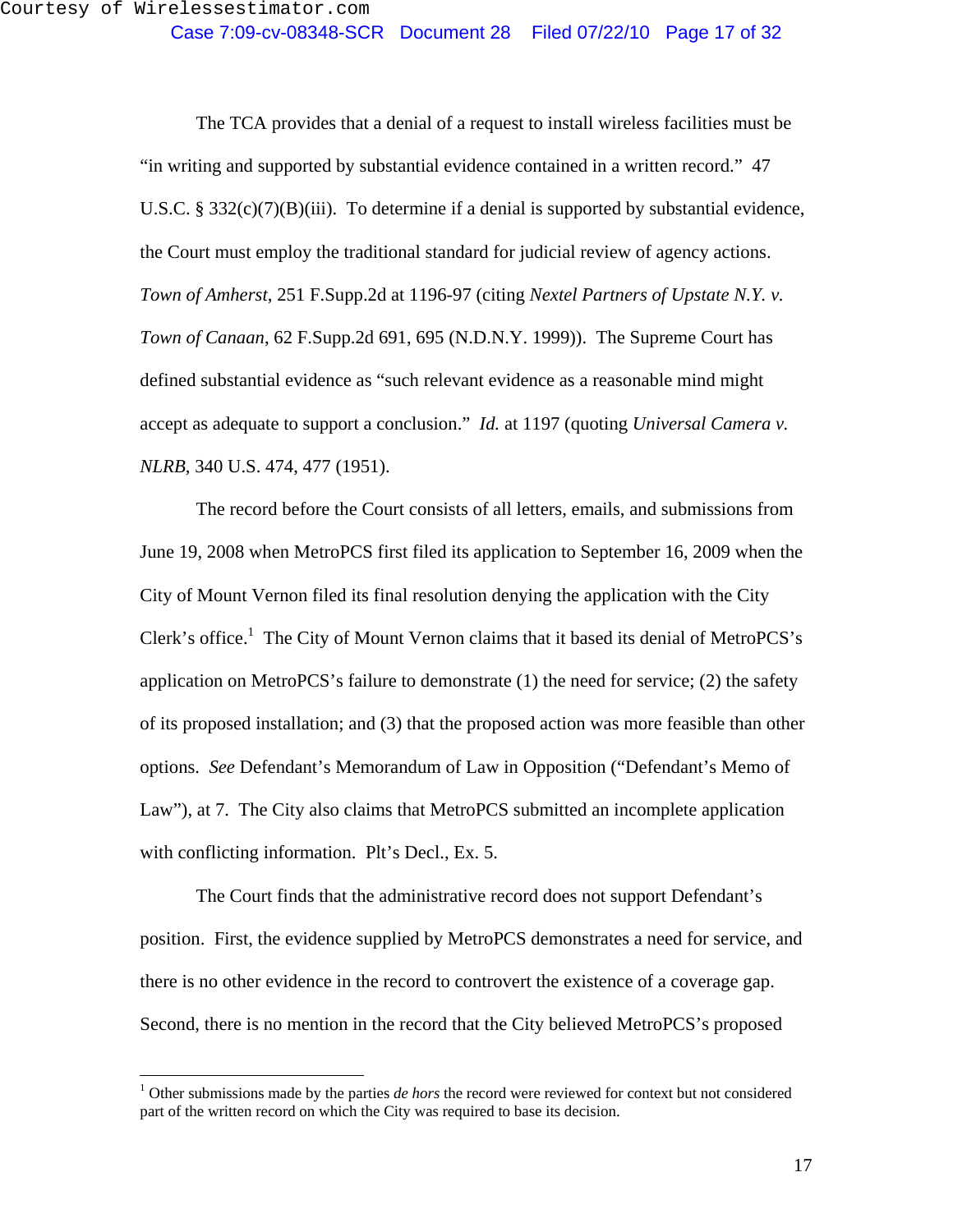installation was unsafe or that the City had real concerns about the safety of adding another antenna to the site. Third, the City never offered any reasons why the proposed site was obtrusive, not feasible, or otherwise disfavored by the City's zoning objectives. In fact, the City's insistence that MetroPCS provide information on the feasibility of extending the DAS network is in direct tension with the City's Zoning Code, which assigns the highest priority to plans such as MetroPCS's proposal to collocate an antenna on a current structure.

The administrative record shows that the City (via the recommendations of its consultants, CMS and Mr. Comi) denied MetroPCS's applications exclusively because MetroPCS refused to provide information about the viability of expanding the DAS network to fill its coverage gap. There were other concerns that the propagation plots provided by MetroPCS did not fully demonstrate the need for a wireless facility in Mount Vernon and that more than 40% of the proposed coverage would fall outside Mount Vernon's limits. However, MetroPCS eventually provided the information the City requested. The propagation maps finally showed (a) the coverage gap, (b) its relationship to the Mount Vernon boundary with Pelham, and (c) the signal frequency used to propagate the map. MetroPCS also provided its coverage per square mile analysis that demonstrated that more than 60% of the proposed coverage would fall within Mount Vernon. CMS and the Planning Board did not offer any evidence to contradict MetroPCS's submissions.

In Mr. Comi's first letter to MetroPCS, he requested confirmation that the proposed stealth antenna structure met New York's revised structural capacity regulation, ANSI-TIA-222-F. Plt's Decl., Ex. 9. MetroPCS addressed this issue in its next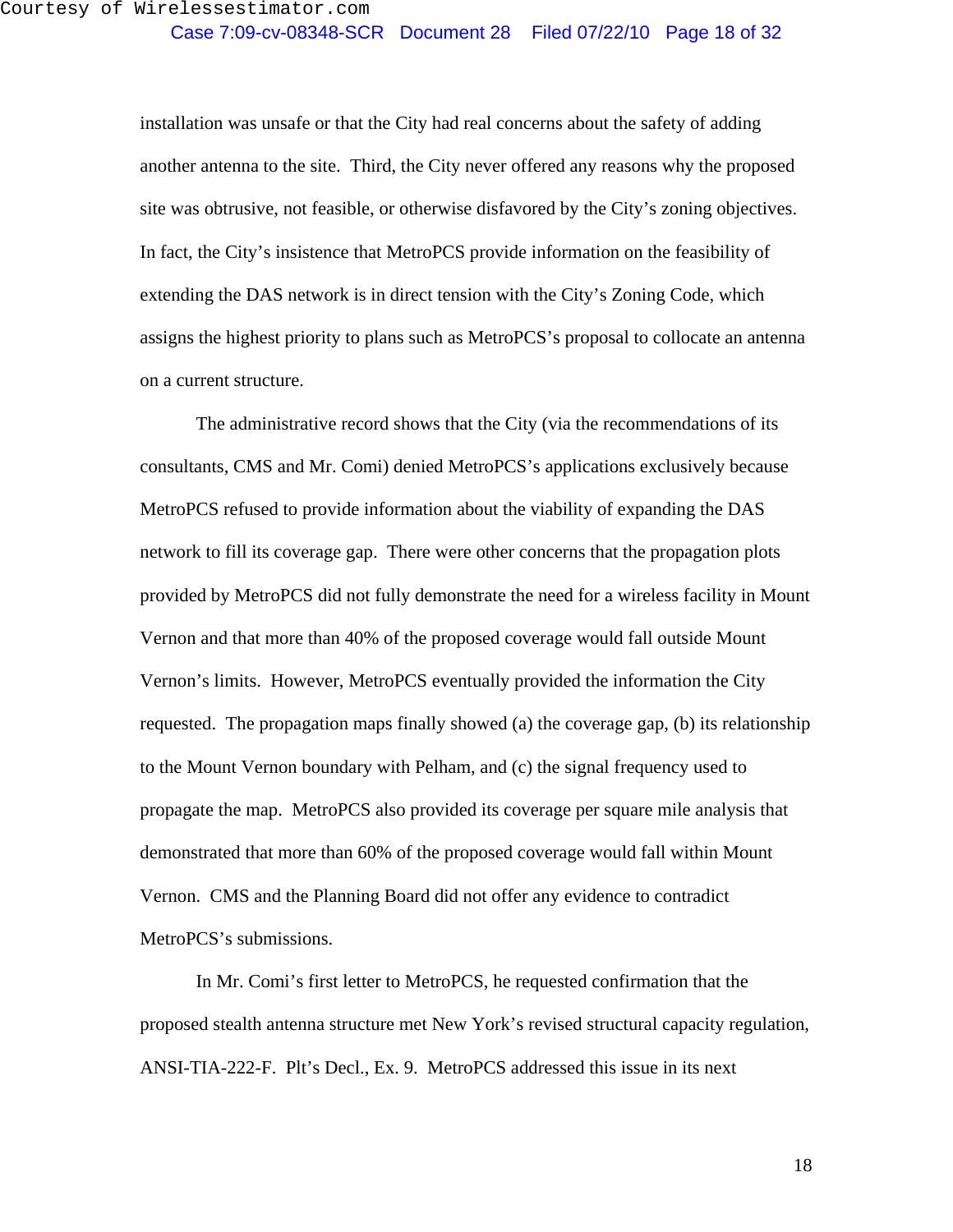Case 7:09-cv-08348-SCR Document 28 Filed 07/22/10 Page 19 of 32

submission to CMS by providing a letter certification, which Mr. Comi deemed satisfactory. Plt's Decl., Ex. 13; Ex. 18 at 2. The only other safety-related concern Mr. Comi raised was the possibility that the antenna could be accessed by the public from the side and so he recommended as a condition of granting the permit that the entire rooftop by tested for RF emissions post-installation to verify compliance with federal and state RF emission regulations. Plt's Decl., Ex. 18 at 2. Mr. Comi's final report, submitted on June 1, 2009, mentioned no outstanding safety concerns. Plt's Decl., Ex. 27. The Planning Board's final resolution also did not raise any concerns about the safety of MetroPCS's proposed facility. Plt's Decl., Ex. 5.

The City's feasibility rationale is also not supported by any evidence. CMS and the City continued to insist that expanding the DAS network would be more feasible than siting another antenna at 590 East  $3<sup>rd</sup>$  Street, where three other carriers already had antennas or received approval to install similar antennas, without providing any reason why the collocation was less feasible than DAS. MetroPCS submitted evidence that (1) its proposed antenna would not increase the height of the structure, (2) there would be no visual or environmental impact of collocating its antenna on the site, and (3) this was the highest priority site according to the City's Zoning Code. MetroPCS was not under an obligation to prove why DAS was less feasible because there was no evidence, much less an allegation, by the City that the collocation was not feasible or too obtrusive.

The Zoning Code clearly states that collocation on a site with other wireless facilities is the highest priority site in the City, and the only reasons the City may reject a proposal for such a high priority site are: conflict with safety and safety-related requirements; conflict with the historic nature or character of a neighborhood; conflict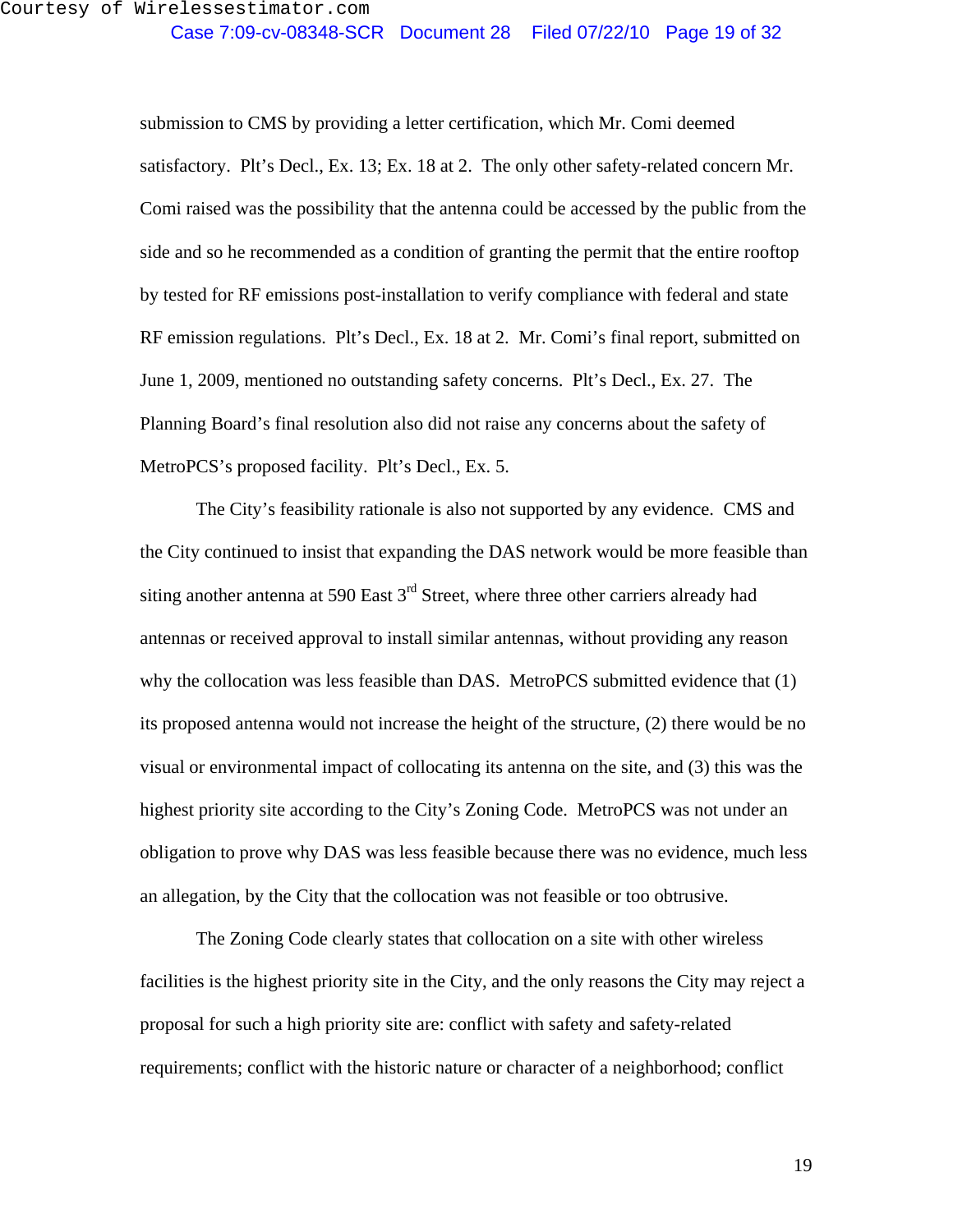with zoning or land use designations; the imposition of an unacceptable risk to the public; or conflict with another provision of the City's wireless regulations. The City did not state that it had any of these concerns in the administrative record. The only motivation for requiring the DAS network analysis was that it "has been the obvious stated intent of the Mount Vernon Planning Board that the preferred method of deployment for wireless telecommunications facilities within the City is via the existing DAS network," according to Comi. Plt's Decl., Ex. 22 at 2. The Court finds that this "obvious stated intent" is belied by the Zoning Code's many provisions that favor collocation over new sites on public property such as utility poles.

Defendant argues that MetroPCS purposely submitted vague maps to hide the fact that it could not support its application, and that MetroPCS never provided the information the City requested. The Court notes that MetroPCS took many months to finally submit maps to the City that contained the information requested. However, in its February 17, 2009 submission, MetroPCS included maps that contained the municipal boundary, the CMS propagation data sheet, as well as maps showing the drive-test data of the DAS network to show the coverage gap that the proposed facility would fill. Plt's Decl., Ex. 21 at Ex. A-B. The City has not put forward any reason to question MetroPCS's RF engineer's analysis of the gap. The Court finds that the ambiguities of the first maps were satisfactorily resolved and MetroPCS demonstrated a need for service.

Defendant cites to *Omnipoint Holdings Inc. v. City of Cranston*, 586 F.3d 38, 49 (1st Cir. 2009) for factors courts should assess in determining if a coverage gap is significant. However, *City of Cranston* deals with an entirely different TCA claim than is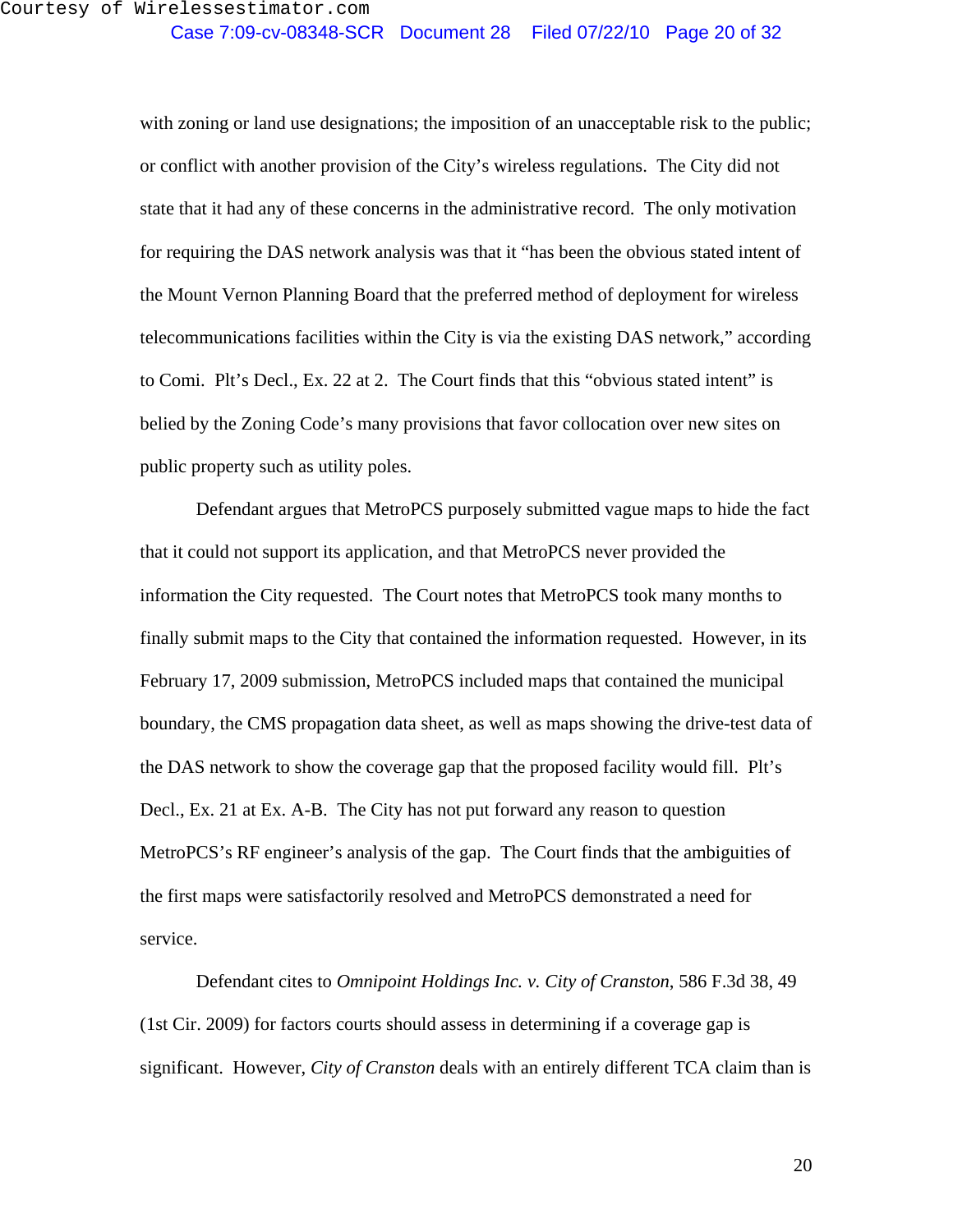involved in this case. In *City of Cranston*, the carrier was claiming an effective prohibition of wireless service which requires courts to "find a 'significant gap' in coverage exists in an area," *see City of Cranston*, 586 F.3d at 48, whereas this case involves a claim that the City of Mount Vernon did not base its decision on substantial evidence and unreasonably discriminated against MetroPCS. Under Plaintiff's TCA claims, the wireless carrier does not need to show that the gap in coverage is significant, only that there is a need for service. *See, e.g. LaGrange*, 658 F.Supp.2d at 555-56.

Therefore, the Court must look at the administrative record and ask whether there is "such relevant evidence as a reasonable mind might accept as adequate to support" the conclusion that MetroPCS did not demonstrate a coverage gap. *LaGrange*, 658 F.Supp.2d at 554-55 (quotation omitted). As stated above, the City (including CMS, Mr. Comi, and the Planning Board) did not identify any evidence, let alone substantial evidence, to support the conclusion that there was no need for service. The Court grants summary judgment for the Plaintiff on its claim that the City of Mount Vernon violated the TCA by failing to base its decision on substantial evidence.

### **c. Applicability of** *Clarkstown* **Decision**

Plaintiff has cited the opinion in *New York SMSA Ltd. Partnership v. Town of Clarkstown*, 603 F.Supp.2d 715 (S.D.N.Y. 2009) to support its argument that the City of Mount Vernon's preference for DAS technology interferes with a field completely occupied by federal law and is preempted by the TCA. While the Court disagrees with Plaintiff that *Clarkstown* is directly on point, it finds its holding informs the decision in this case. In *Clarkstown*, the court struck down a town ordinance that *legislated* a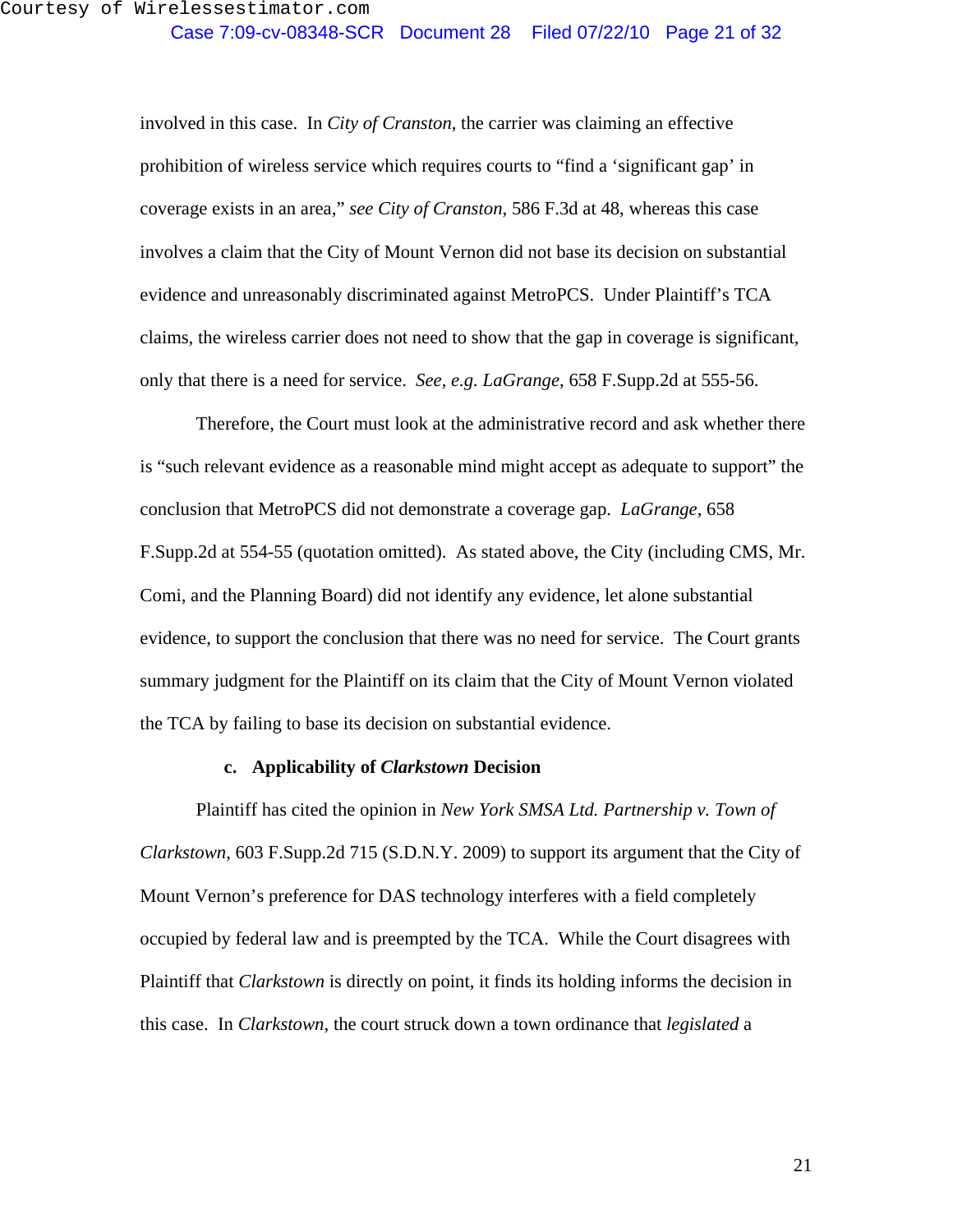preference for alternative technology, 603 F.Supp.2d at 726, whereas here the preference is stated by the Planning Board but not codified in the Zoning Code.

The distinction is significant because in *Clarkstown* the preemption analysis relied on the fact that the Town's legislated preference went beyond the individual permit decisions that are acceptable under *Willoth*, 176 F.3d 630 (2d Cir. 1999), and *Omnipoint Comm. v. City of White Plains*, 430 F.3d 529 (2d Cir. 2005), and interfered with the TCA's "pervasive scheme." *Clarkstown*, 603 F.Supp.2d at 726. Whereas in *Willoth* and *City of White Plains*, the Second Circuit allowed planning boards to examine aesthetic concerns with regard to applications setting forth "specific technologies to be used on specific sites," the Clarkstown Planning Board "legislated a preference for certain technology regardless of site location." *Id.*

In contrast, it is proper for a town to express a preference for an alternative technology for a specific application. For example, in *Nextel Comm. v. Town of Brookline*, 520 F.Supp.2d 238, 252-53 (D.Mass. 2007), the court found the evidence presented was adequate to support the determination that DAS presented a feasible alternative to Nextel's proposal and that Nextel failed to fully investigate this option. Nextel proposed building a new installation on top of a private hospital, a use that was not allowed by the zoning code and was not eligible for a special use permit. *Id.* at 250- 51. Evidence also showed that the site would not eliminate the coverage gap and Nextel's RF engineer conceded that additional installations would be necessary in the future. *Id.* at 247. While there were no other feasible sites for an antenna, the town's decision to deny the application did not have the effect of prohibiting wireless service because Nextel could use the DAS network. *Id.* at 252.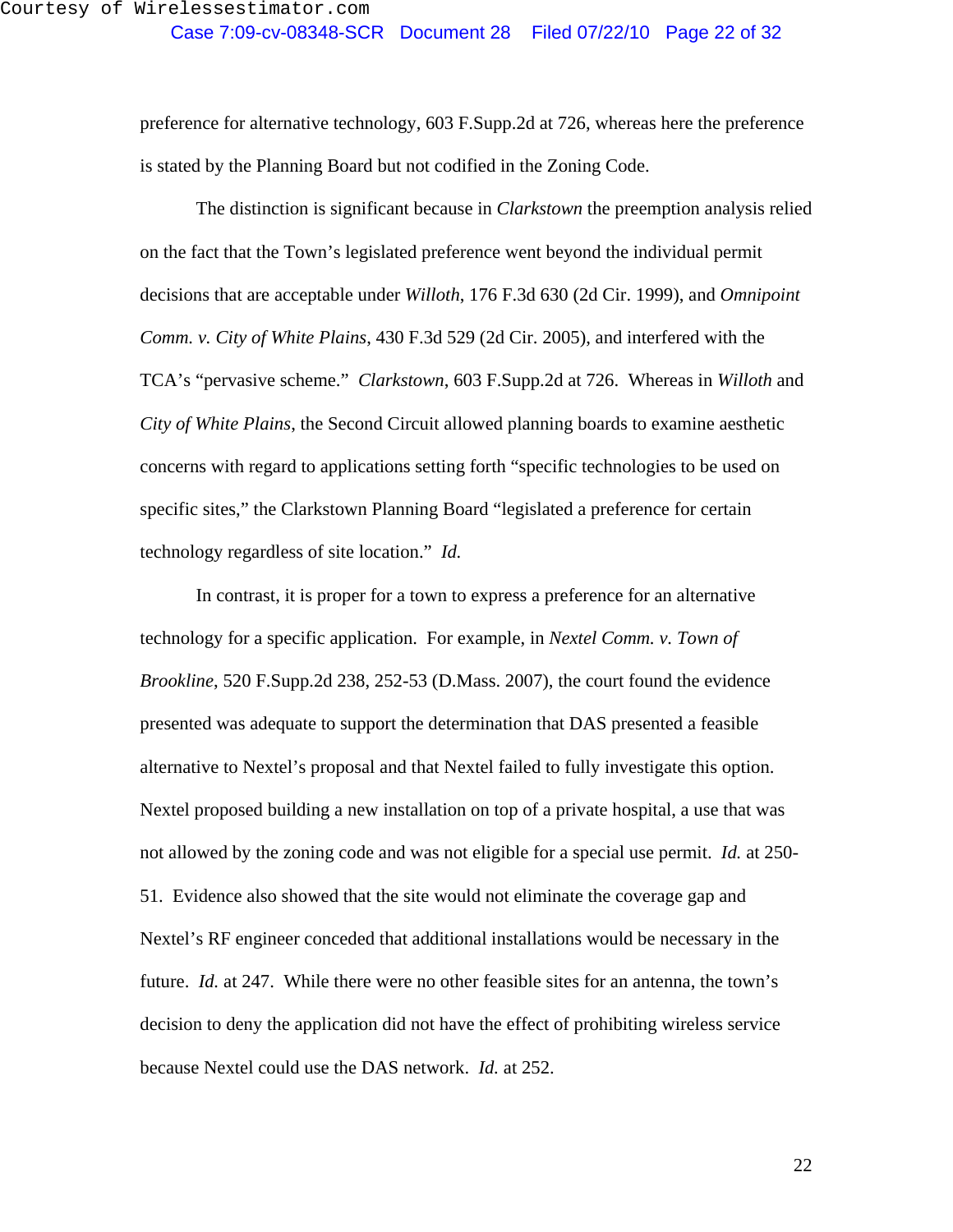Unlike in *Town of Brookline*, MetroPCS's proposed site was feasible and even considered highly desirable by the City's own Zoning Code. As discussed above, the collocation of an antenna at the proposed site would fill MetroPCS's coverage gap without leaving any negative visual or environmental impact on the surrounding area. It is also noteworthy that MetroPCS's proposal is considered to be a higher priority than DAS would be under the City's Zoning Code. Therefore, the City of Mount Vernon's stated preference for DAS was not based on substantial evidence and was arbitrarily imposed on MetroPCS.

Defendant argues that because the DAS network was constructed for MetroPCS's use, MetroPCS should be required to use it. The Court disagrees. The purpose of the TCA was to encourage competition and facilitate the spread of new technologies. *See Clarkstown*, 603 F.Supp.2d at 725 (citing H.R. Conf. Rep. No. 104-458, at 113). The TCA created the Federal Communications Commission (FCC) to make rules and regulations for the use of personal communication services, including wireless services. *Id.* Because Congress has expressly delegated this authority to the FCC, its certification requirements for wireless technology preempt the field and leave no room for local and state authorities to impose separate, stricter requirements. *Id.* This rationale applies equally to this case, even though the City of Mount Vernon did not codify its preference.

The City of Mount Vernon essentially argued that because MetroPCS chose to construct a DAS network, it should have to fill in coverage gaps using that technology rather than installing an antenna. That rationale goes against the purpose of the TCA because it discourages wireless carriers from trying new technologies and optimizing the service they provide. As discussed below, the City's stance also leads to unreasonable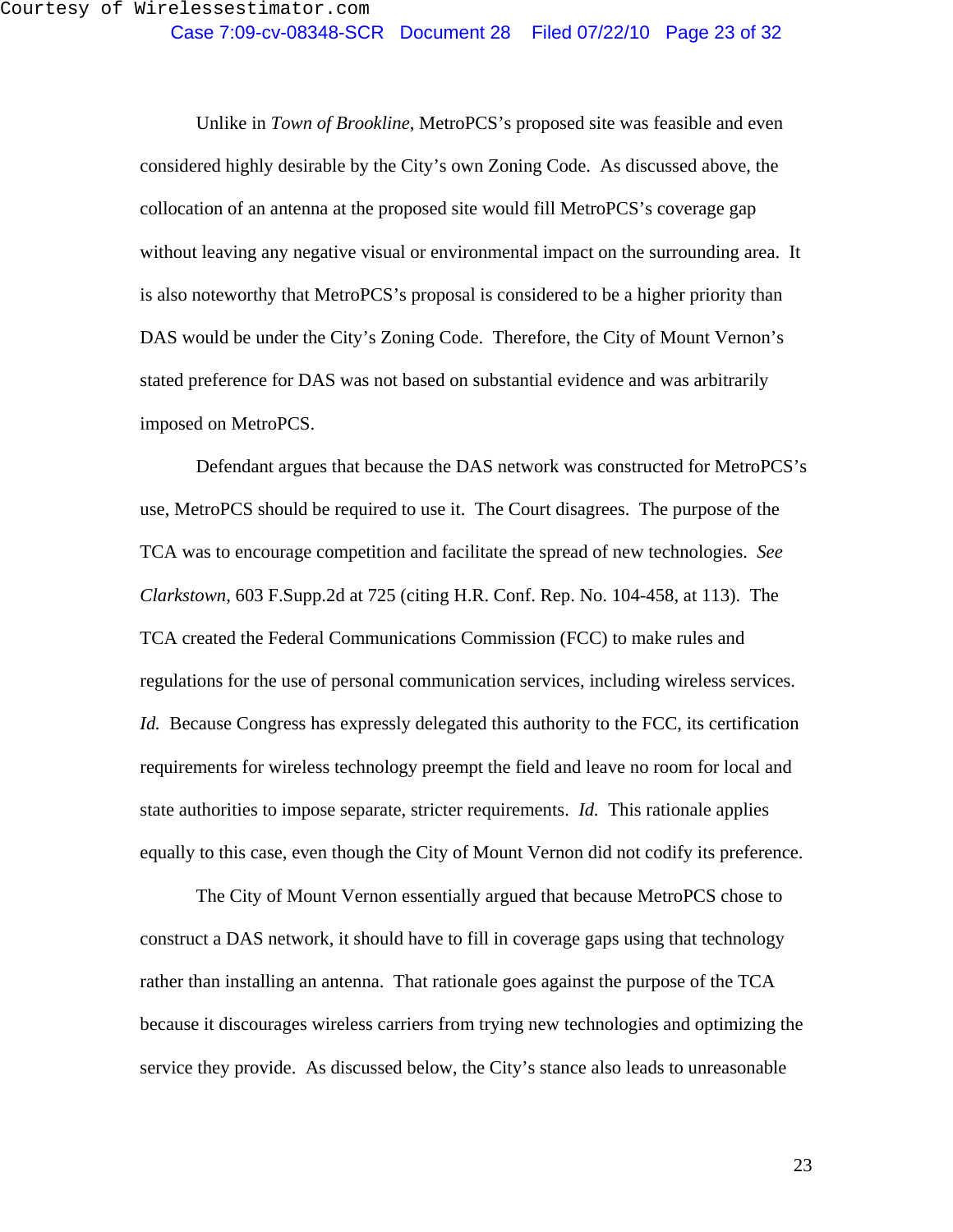discrimination. While *Clarkstown* is not directly on point, the Court still finds that it was improper for the City of Mount Vernon to insist on the use of alternative technology because there was no evidence that MetroPCS's application was otherwise deficient.

# **d. The City of Mount Vernon unreasonably discriminated against MetroPCS**

MetroPCS claims it has been subjected to unreasonable discrimination in violation of the TCA because its application was denied while the City approved applications for wireless facilities at the same site for three other competitive carriers. The record regarding the applications for the other carriers is sparse—MetroPCS only included the City's resolutions approving of Nextel and Cingular's applications—but one can see from the applications that MetroPCS applied to construct very similar wireless facilities on the same location. Plt's Decl., Ex. 2 at Exs. A, L. It is also clear that the City had already determined the construction of rooftop stealth antennas on 590 East  $3<sup>rd</sup>$ Street had no negative environmental impact and otherwise complied with the City's Zoning Code. Plt's Decl., Ex. 2 at Ex. L.

Defendant does not contest that it discriminated against MetroPCS, but it argues that it was reasonable to treat MetroPCS differently than the other carriers with antennas at the site because MetroPCS is the only one with access to a DAS network. Defendant's Memo of Law, at 18. According to the legislative history of the TCA, reasonable discrimination was envisioned and expressly permitted because localities would retain the "flexibility to treat facilities that create different visual, aesthetic, or safety concerns differently to the extent permitted under generally applicable zoning requirements even if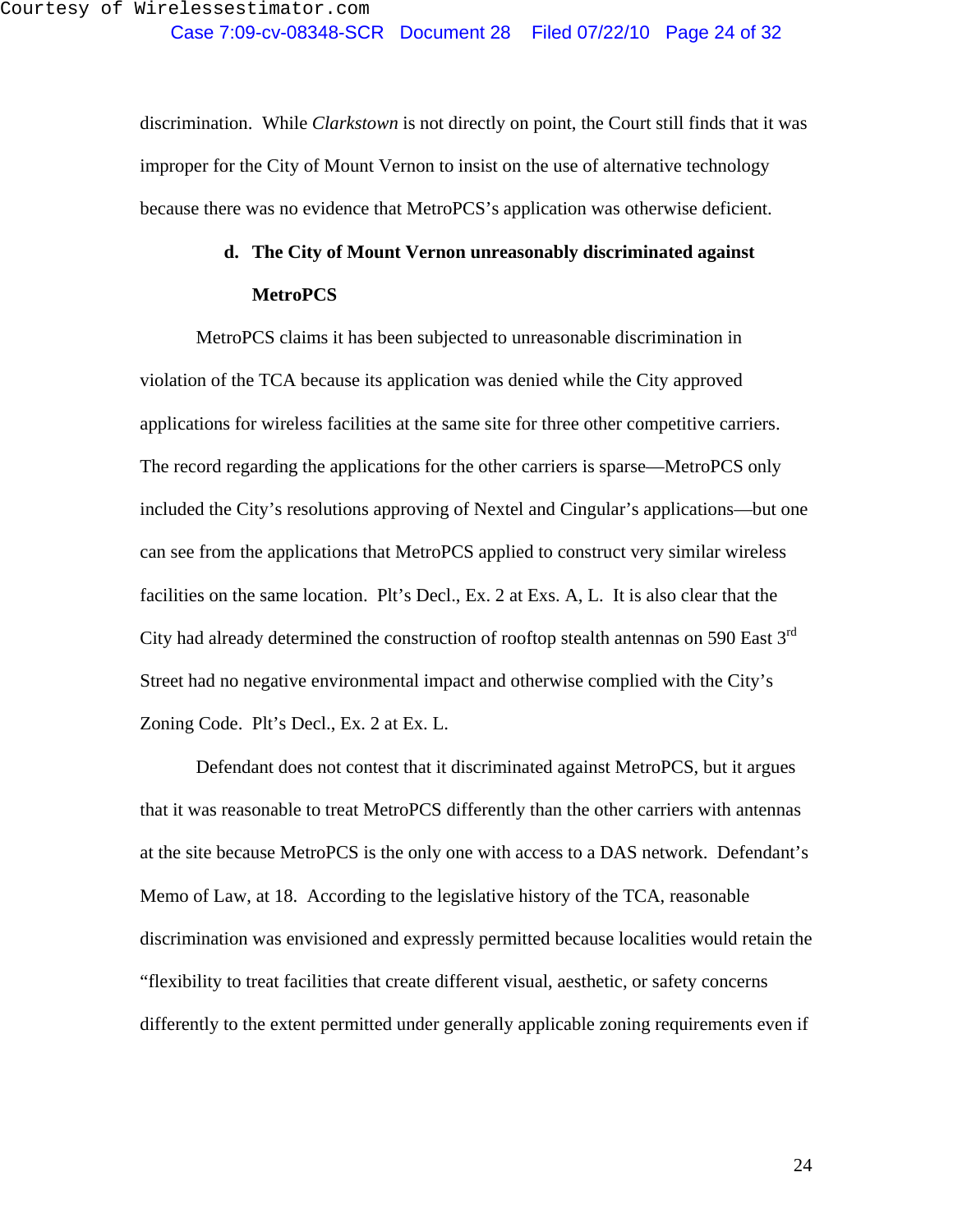those facilities provide functionally equivalent services." *Willoth*, 176 F.3d at 639 (citing H.R. Conf. No. 104-458, at 208, *reprinted in* 1996 U.S.C.C.A.N. at 222).

However, the Court finds that the City never raised any visual, aesthetic, or safety concerns about MetroPCS's application. Instead, the City wanted to require MetroPCS to the use an alternative technology even though the preference went against the Zoning Code's explicit prioritization of collocated facilities. Without demonstrating that MetroPCS's proposed wireless facility had any other defect, the City of Mount Vernon unreasonably discriminated against MetroPCS. *See, e.g.*, *Town of Amherst, N.Y.*, 251 F.Supp.2d at 1195 ("The record does not suggest . . . that the addition of Nextel's antenna would have any significant impacts on the environment or the character of the community, and certainly none that would distinguish [its] application from that of VoiceStream.").

Defendant maintains that the other carriers substantiated their need for coverage using data that MetroPCS failed to provide and that it had concerns about the safety of putting yet another stealth antenna at the site. The Court has already rejected the first concern because the evidence in the record shows a coverage gap and there is no countervailing evidence to suggest that MetroPCS's propagation plot is inaccurate. The second concern must also be rejected since it was not raised during the application process and appears to be a *post hoc* rationalization for denying the application. The Court concludes that the only reason the City treated MetroPCS's application as different from the other carriers was MetroPCS's access to the DAS network. Since this is not a valid basis for treating an applicant differently from similar competitor-carriers, the Court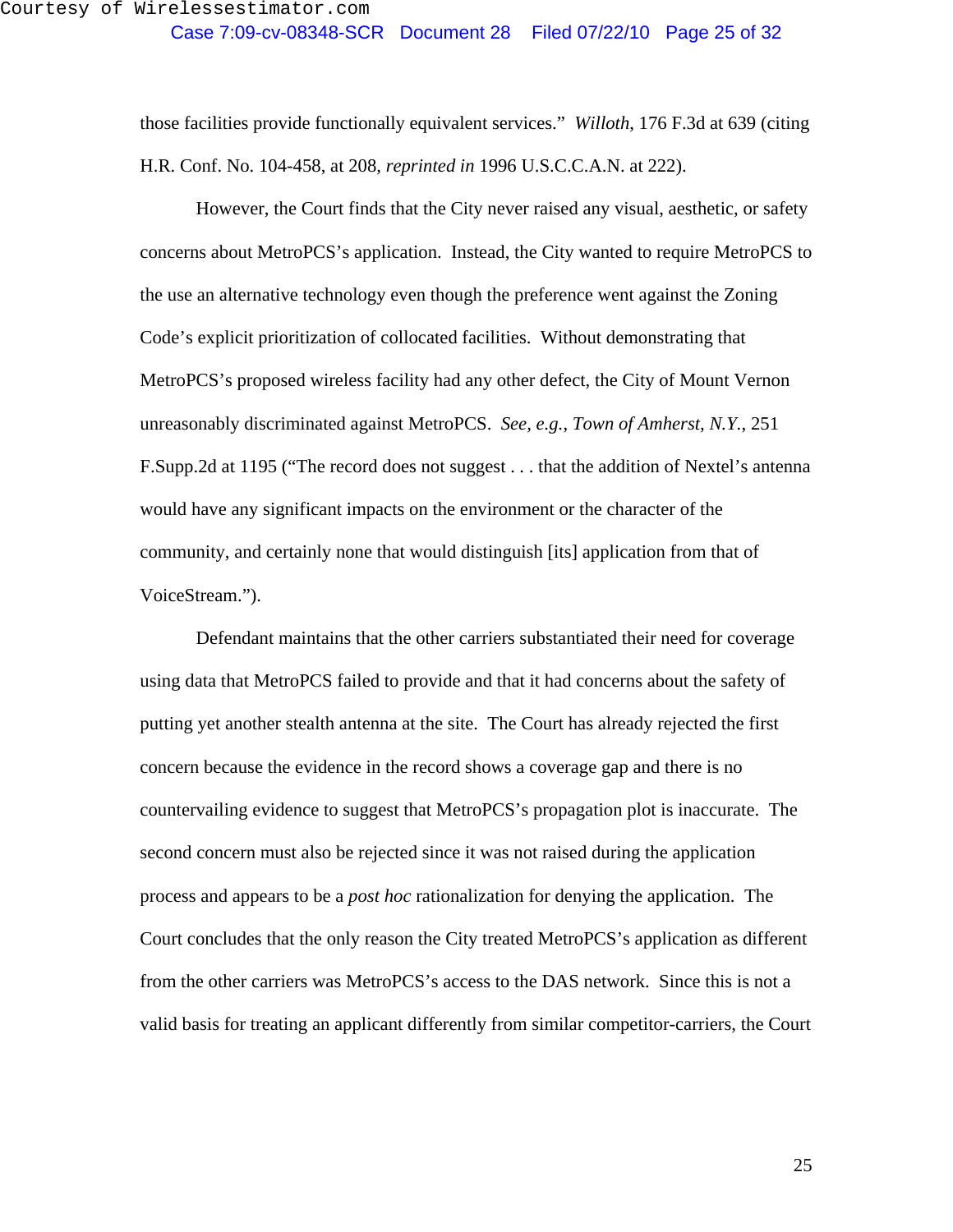finds that the City of Mount Vernon unreasonably discriminated against MetroPCS in violation of the TCA.

### **e. Defendant unreasonably delayed the application process**

Plaintiff claims that Defendant violated TCA's mandate that "a request for permission to place or construct wireless telecommunications facilities must be acted on within a reasonable time" by delaying MetroPCS's application for nearly fifteen months. 47 U.S.C. § 332 $(c)(7)(B)(ii)$ . The Court disagrees that the delay was entirely the City's fault. It took MetroPCS until February 17, 2009—eight months from its initial submission—to finally submit propagation maps that showed how the proposed coverage would fill in a gap created by the DAS network.

However, it took another seven months for the City to take a final action on the application, in part because of its improper insistence that MetroPCS explore the feasibility of the DAS network. CMS and Mr. Comi delayed the application by repeatedly requesting unnecessary information and belaboring issues already resolved, resulting in a failure to put the application on the Planning Board agenda for four months after MetroPCS made its final submission in February. *See, e.g.* Plt's Decl., Ex. 22, 26, 27 (finally recommending the application be placed on the agenda in June 2009). Courts have considered this sort of behavior by towns and local planning boards to constitute unreasonable delay under the TCA. *See, e.g.*, *Masterpage Comm., Inc. v. Town of Olive*, 418 F.Supp.2d 66, 78-80 (N.D.N.Y. 2005); *Omnipoint Comm. v. Village of Tarrytown*, 302 F.Supp.2d 205, 225 (S.D.N.Y. 2004) ("The facts of this case . . . follow an all too familiar pattern. A wireless provider submits an application . . . only to be confronted with politically motivated, interminable, delays and ineffectual excuses . . . .").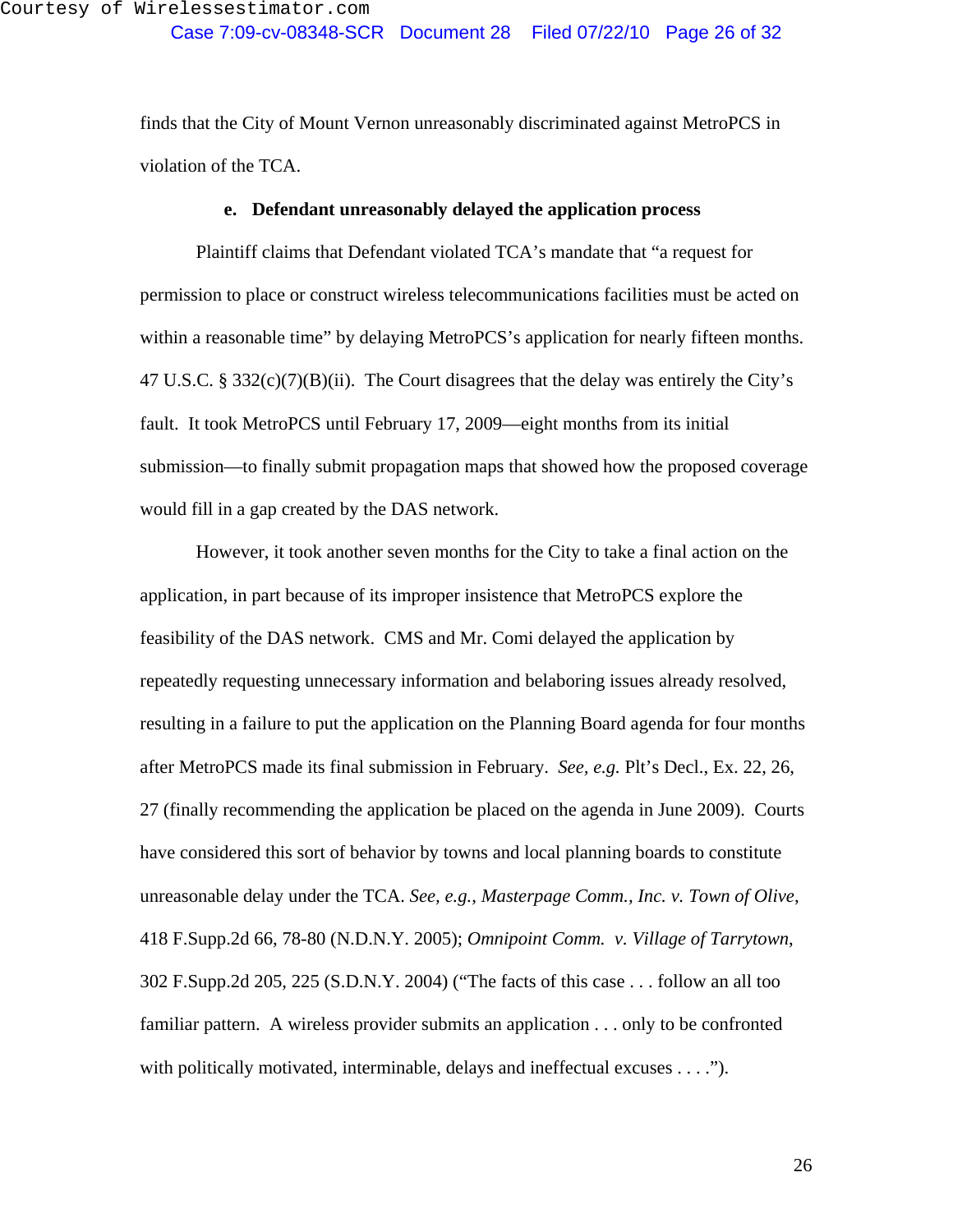Given that the Court has already found that it was improper to demand information about the feasibility of DAS, it follows that any delay due to those demands was also improper. The Court concludes that the City of Mount Vernon unreasonably delayed in addressing MetroPCS's application. The Court notes that injunctive relief is unavailable on this ground since the decision to deny MetroPCS's application has already been made; *see e.g. Masterpage Comm. Inc. v. Town of Olive*, 418 F.Supp.2d 66, 78; however, the finding of unreasonable delay is further evidence of the City's discrimination against MetroPCS as well as relevant to the reasonableness of the fees incurred throughout the application process.

#### **f. The City of Mount Vernon's assessment of fees was unreasonable**

The City of Mount Vernon assessed fees against MetroPCS pursuant to Zoning Code  $\S 267-28(J)(12)$ , which provides that:

The Board and City may hire any consultant and/or expert necessary to assist  $[them]$  in reviewing and evaluating the application  $\ldots$ . The applicant shall deposit with the City funds sufficient to reimburse the City for all reasonable costs of consultant and expert evaluation and consultation to the City in connection with the review of any application . . . . [and] [t]he initial deposit shall be \$8,500.

Zoning Code § 267-28(J)(12)(a)-(b). There is no limitation on the amount of funds needed; in fact, the Zoning Code specifically leaves it open-ended in its provisions: "The total amount of the funds needed as set forth in Subsection  $J(12)(b)$  of this section may vary with the scope and complexity of the project, the completeness of the application and other information as may be needed to complete the necessary review, analysis and inspection . . . ." Zoning Code  $\S 267-28(J)(12)(c)$ . Furthermore, in contrast to the charge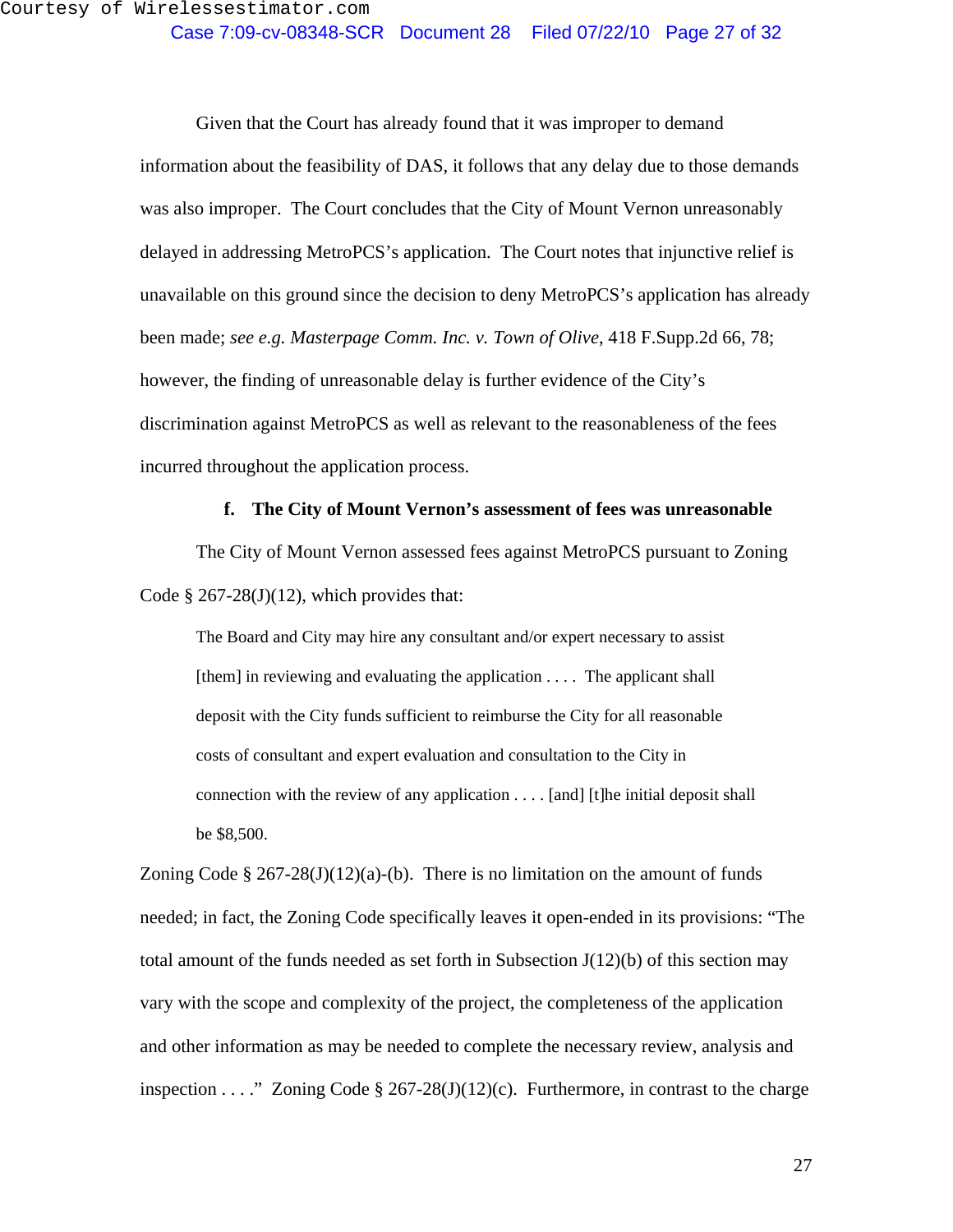of \$500 for special use permit applications, the City charges \$6,000 to \$12,000 for permit applications for wireless telecommunications facilities. *Compare* Zoning Code § 267-25 *with* Zoning Code § 267-28. The City of Mount Vernon has the authority to charge fees pursuant to N.Y. MUN. HOME RULE  $\S 10(1)(ii)(a)(9-a)$ .

The case cited by both parties, *Jewish Reconstructionist Synagogue of North Shore, Inc. v. Incorporated Village of Roslyn Harbor*, 40 N.Y.2d 158, 162-63 (1976), addresses a village ordinance establishing fees where the New York State legislature has not provided how the village should pay its expenses. In that scenario, the New York Court of Appeals held that "the Legislature's mandate carries with it an implied limited delegation of power to the local government to enact ordinances necessary to carry out the legislative plan." *Id.* at 63.

It is well settled in New York that "where a license or permit fee is imposed under the power to regulate, the amount charged cannot be greater than a sum reasonably necessary to cover the costs of issuance, inspection and enforcement" and "[t]o the extent that fees charged are exacted for revenue purposes or to offset the cost of general governmental functions they are invalid as an unauthorized tax." *Torsoe Bros. Const. Corp. v. Bd. of Trustees of Inc. Village of Monroe*, 49 A.D.2d 461, 464-65 (N.Y.A.D. 1975).

Thus, even though the City of Mount Vernon has an explicit grant of authority under N.Y. MUN. HOME RULE  $\S 10(1)(ii)(a)(9-a)$ , the Court still agrees that "fees charged . . . [should] be reasonably necessary to the accomplishment of the statutory command," and the fees "should be assessed or estimated on the basis of reliable factual studies or statistics." *Jewish Reconstructionist Synagogue*, 40 N.Y.2d at 163; *see also New York*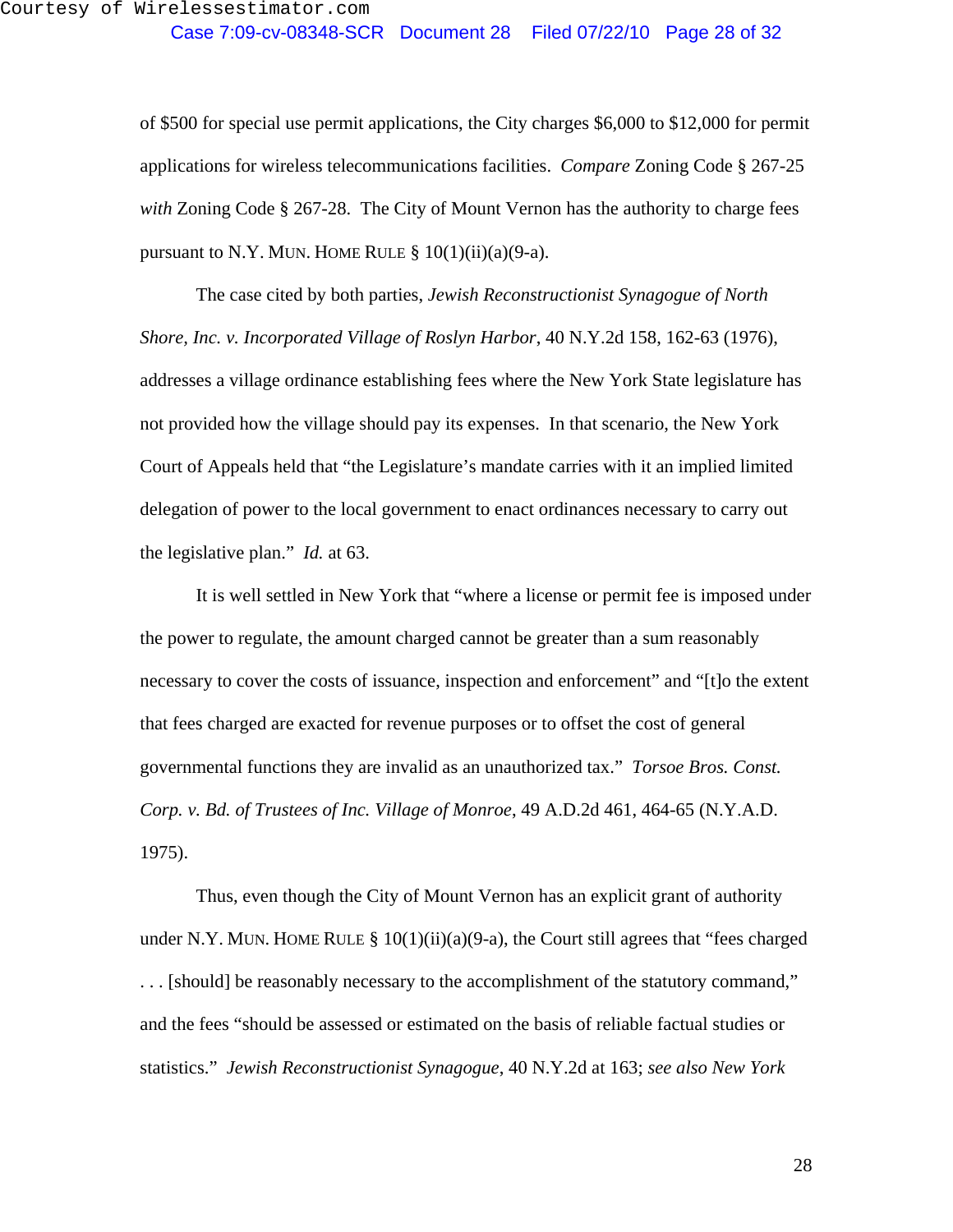*Telephone Co. v. City of Amsterdam*, 200 A.D.2d 315, 317 (N.Y.A.D. 1994). Without some limitation, there is a risk that the local government will incur "not only necessary costs but also any which it, in its untrammeled discretion, might think desirable or convenient." *Jewish Reconstructionist Synagogue*, 40 N.Y.2d at 163.

Defendant has not presented any evidence explaining why it is more laborintensive or time-intensive to review a special permit for a wireless telecommunications facility than another major construction project subject to the \$500 special use permit application fee such that the fee for a telecommunications facility should be twelve to twenty-four times higher. This is particularly true when MetroPCS submitted an application that was almost identical to three others already approved by the City and presumably would not have required that much more additional work on the City's part. The Court is also concerned that there is no limitation on the amount of consulting fees the applicant could be required to pay. The City of Mount Vernon has unlimited discretion to charge a wireless carrier prohibitive fees by simply dragging out the process and utilizing consultants for its convenience—rather than out of necessity. Furthermore, the Court has already determined that the City discriminated against MetroPCS by demanding information on the feasibility of using DAS and this led to an unacceptable delay. Therefore, the assessment of fees for work done by CMS and Mr. Comi related to the City's continued insistence on using DAS was overstated as well.

Defendant argues that the fees have been charged without challenge in over thirty wireless facility special permit applications. It may be the case that a carrier whose application has been approved is disinclined to challenge the City's assessment of fees, but in any case the Court is more troubled by the absence of any guiding standard or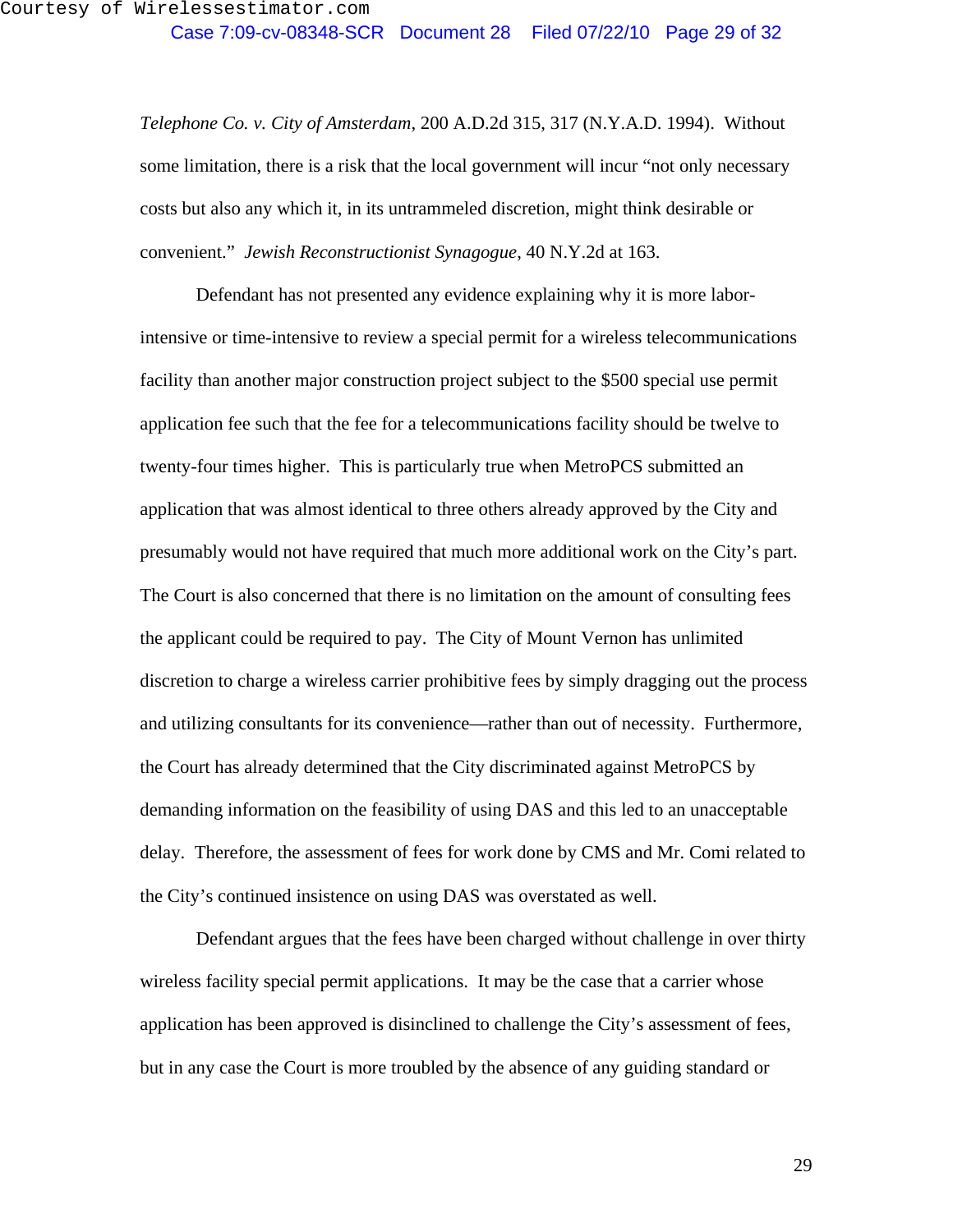limitation on how much the applicant can be charged rather than the actual amount charged in prior application processes. Therefore, the Court strikes down  $\S 267-28(J)(12)$ of the City of Mount Vernon's Zoning Code for wireless facility special permit applications as exceeding the City's authority to assess fees. *See, e.g.*, *Jewish Reconstructionist Synagogue*, 40 N.Y.2d at 165-66. MetroPCS is entitled to a disgorgement of the consulting fees assessed in connection with its application.

The Court also finds that  $\S 267-28(J)(17)$  is invalid. MetroPCS claims that there is no justification for charging \$6,000 to \$12,000 for a special permit application for a wireless telecommunications facility, in contrast to just \$500 for all other special use permits which cover such major projects as universities, drive-thru fast food restaurants, domiciliary-care facilities, private schools, radio towers for amateur radio stations, bars, nightclubs, car dealerships and repair stations, churches, day-care centers, satellite earth stations, asphalt heating/mixing plants, manufacturing facilities, and adult entertainment facilities. *See* Zoning Code § 267-25, Ex. 3, Fee Schedule for Applications for Permits at 7.

While the City of Mount Vernon asserts that it is more expensive to review applications for telecommunications facilities, it does not adequately justify the large fee associated these applications, *see ATM One LLC v. Inc. Village of Freeport*, 276 A.D.2d 573, 574 (N.Y. 2d Dept. 2000)—presumably the employment of interns to keep up with the extra paperwork, administering accounts, handling the follow-up communications between the applicants and the Board, consultants, building inspectors and technical analysts costs no more for a wireless telecommunications facility than any other special use permit application. *See* Defendant's Opposition Memorandum, at 25. Defendants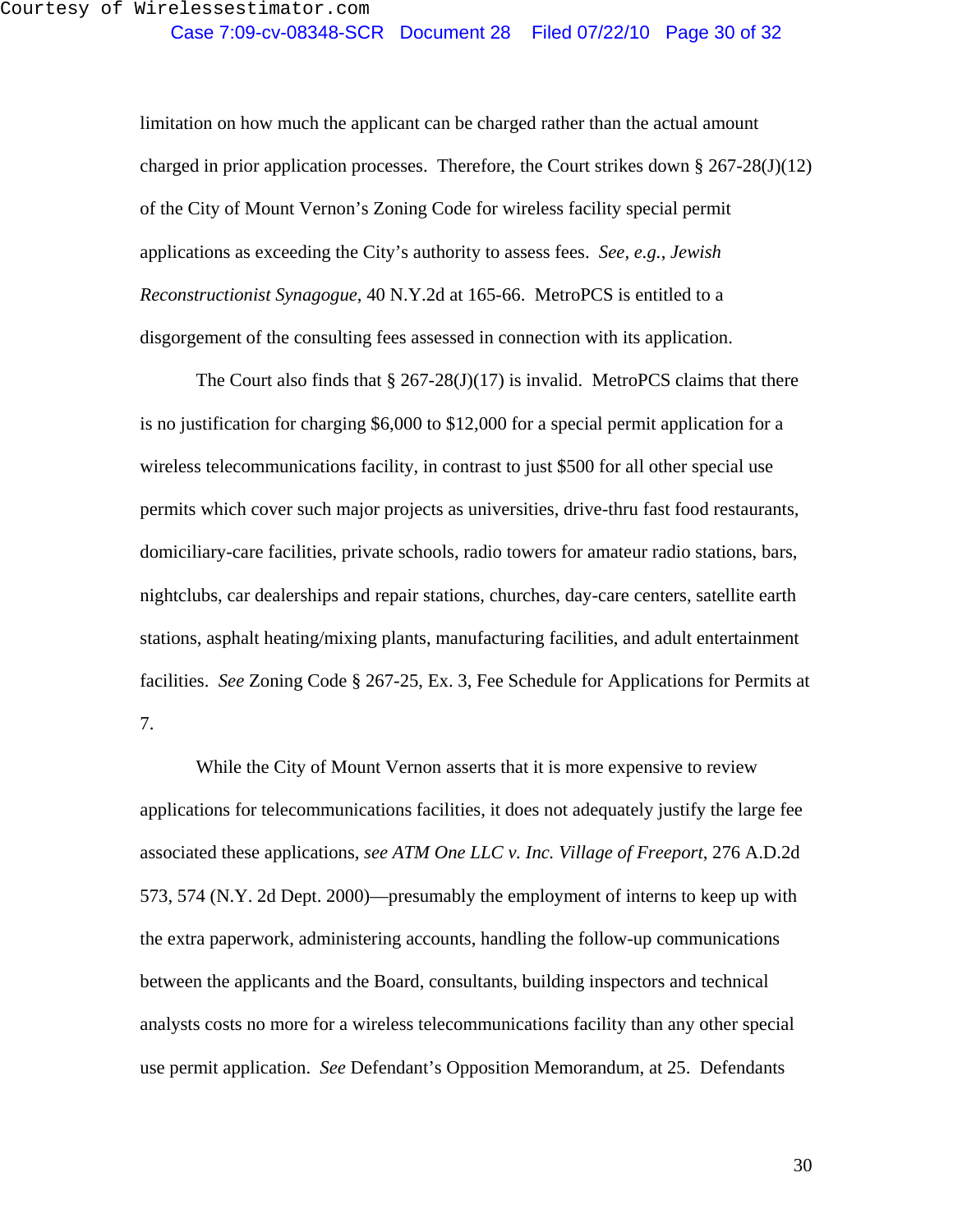obliquely make the argument that because the TCA requires that applications for wireless telecommunications facilities be handled without unreasonable delay, this justifies the higher cost. Ironically, the extraordinary costs incurred in this case were largely due to unreasonable delays as the City discriminated against MetroPCS and denied its application without substantial evidence.

However, the Court recognizes that some legitimate work was performed on MetroPCS's application and it would be unjust to grant the application while requiring the disgorgement of all the fees assessed throughout the application process. The Court has requested that the parties present to the Court what they believe to be a reasonable and appropriate amount that MetroPCS should be required to pay in light of the Court's decision in this case. In sum, the Court strikes  $\S$  267-28(J)(12) and 267-28(J)(17) of the City of Mount Vernon's zoning code on the basis that there is no codified limit to the consulting fees that can be assessed over the course of the application process and the City has not presented any explanation for the relatively high application fee. The Court will issue a summary Order imposing on MetroPCS an appropriate fee as determined by the Court and the parties and requiring the City to disgorge any additional fees it has already assessed.

### **VI. CONCLUSION**

The Planning Board is dismissed from the action since it is not a suable entity. The Court grants summary judgment in favor of Plaintiff and grants Plaintiff's injunction requiring the City of Mount Vernon to immediately approve MetroPCS's application and grant any associated permits to enable it to install its proposed antenna. The Court finds that the City of Mount Vernon violated the TCA by failing to base its denial of